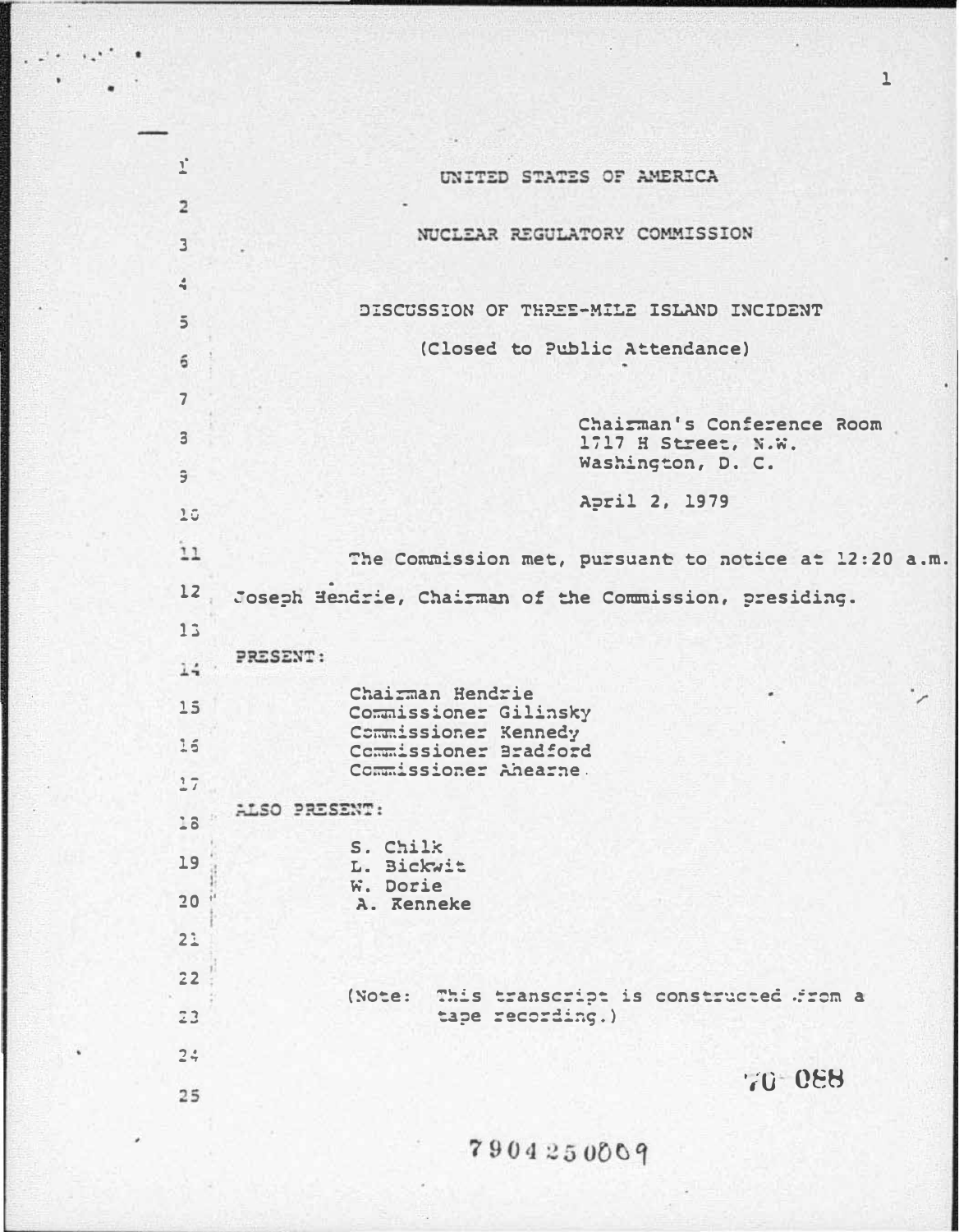| $\mathbf{1}^{\circ}$    | UNITED STATES OF AMERICA                                            |
|-------------------------|---------------------------------------------------------------------|
| $\overline{2}$          |                                                                     |
| $\overline{\mathbf{3}}$ | NUCLEAR REGULATORY COMMISSION                                       |
| 4                       |                                                                     |
| $\overline{5}$          | DISCUSSION OF THREE-MILE ISLAND INCIDENT                            |
| $6\overline{6}$         | (Closed to Public Attendance)                                       |
| $\overline{7}$          |                                                                     |
| 8                       | Chairman's Conference Room<br>1717 H Street, N.W.                   |
| 9                       | Washington, D. C.                                                   |
| $10 -$                  | April 2, 1979                                                       |
| 11                      | The Commission met, pursuant to notice at 12:20 a.m                 |
| 12                      | Joseph Hendrie, Chairman of the Commission, presiding.              |
| 13                      |                                                                     |
| 14                      | PRESENT:                                                            |
| 15                      | Chairman Hendrie<br>Commissioner Gilinsky                           |
| 16                      | Commissioner Kennedy<br>Commissioner Bradford                       |
| 17                      | Commissioner Ahearne                                                |
| 18                      | ALSO PRESENT:                                                       |
| 19                      | S. Chilk<br>L. Bickwit                                              |
| 20                      | W. Dorie<br>A. Kenneke                                              |
| 21                      |                                                                     |
| 22                      |                                                                     |
| 23                      | (Note:<br>This transcript is constructed from a<br>tape recording.) |
| 24                      |                                                                     |
| 25                      |                                                                     |
|                         |                                                                     |
|                         |                                                                     |
|                         |                                                                     |

 $\mathcal{L}$ 

 $\mathcal{A}$ 

-

,

1

 $\frac{1}{2}$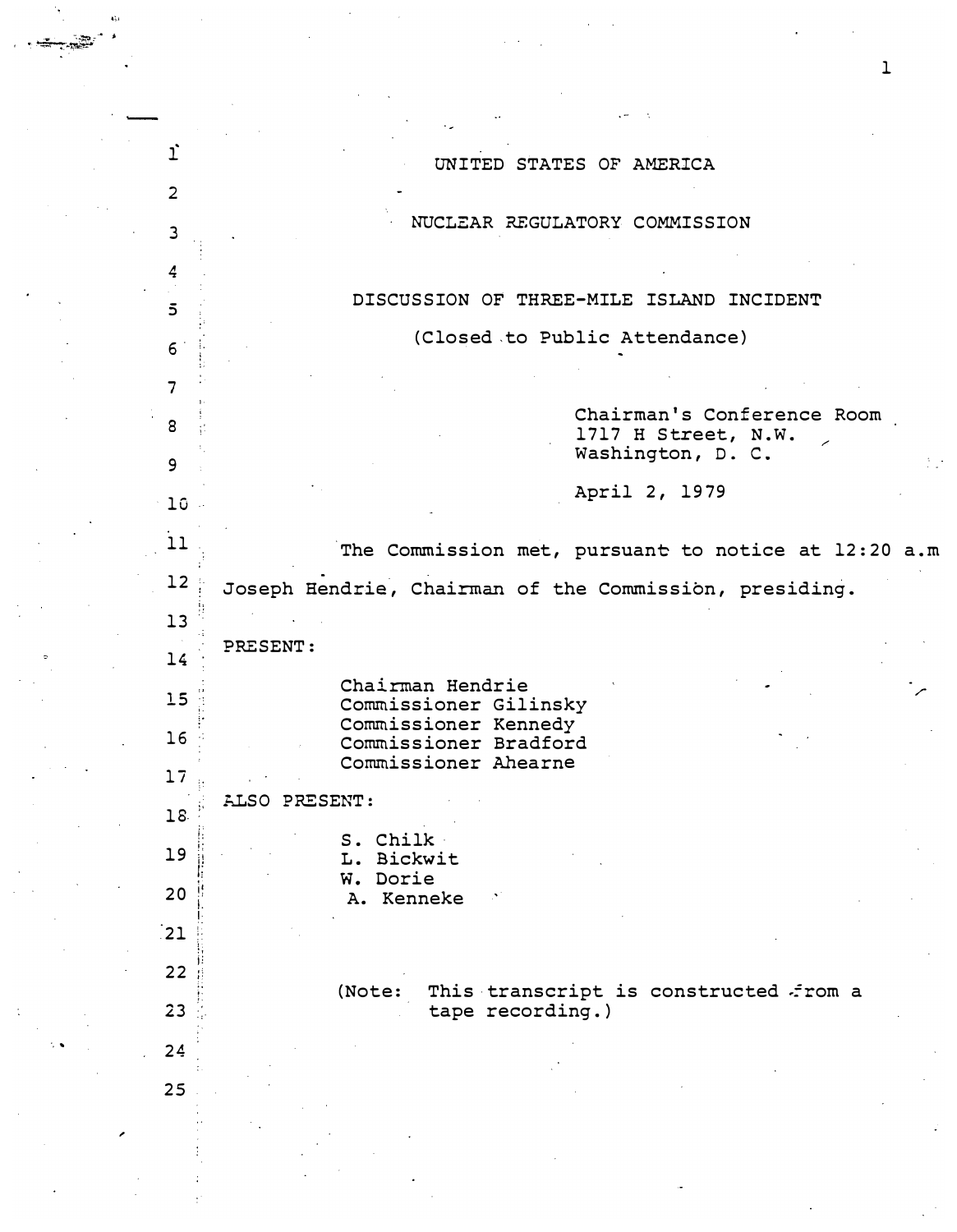## BACKGROUND INFORMATION

 $_{\rm{eff}}$ 

As the Three Mile Island situation developed beginning on Wednesday, March 28, the Commissioners met to discuss the nature of the event and scheduled a staff briefing held on March 29 at 9:50 a.m. The emergency nature of this situation at Three Mile Island led the Commission to go into "continuous" session for the duration of the event beginning on the morning of March 30. This meant that whenever a quorum was present, it was part of the continuous session. Because of the nature of these sessions, particularly on Friday, March 30, Saturday, March 31, and Sunday, April 1, most of the Commission meetings were held outside the Chairman's Conference Room which is equipped with magnetic tape recorders. Part of Saturday's and Sunday's meetings, for example, were at the Incident Response Center at Bethesda.

The nature of these meetings was informal and often interrupted. Commissioners and staff members came and went as conditions arose. During many of the sessions, multiple conference telephone calls and twoway telephone calls were made and received that were difficult to record and to transcribe.

These continuous meetings were for the most part recorded by several portable tape recorders using mini cassettes and regular cassettes. Nonetheless, in the fast moving events connected with this incident, there may have been times when Commissioners discussed matters which were not recorded.

The transcripts of the tapes of these continuous sessions, particularly where the meetings were held outside the regular meeting room, are a composite of several tapes. For all of the reasons above, these transcripts do not represent formal or official Commission statements on the matters discussed therein, nor have they been reviewed or edited by the Commission.

 $\ddot{\phantom{a}}$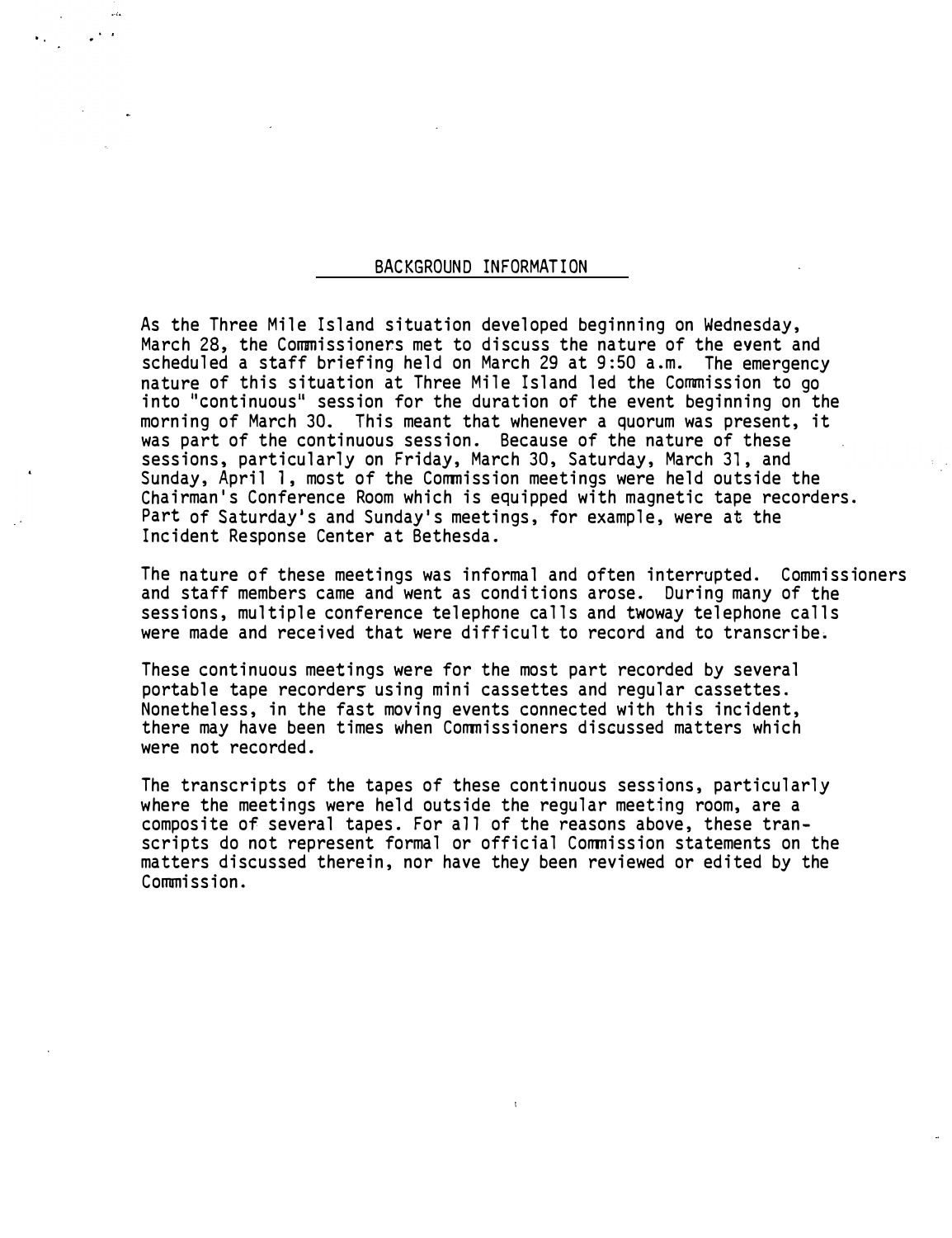## P R 0 C E E D I N G S

-

 $\mathbf{i}$ 

2

3

4

...

CHAIRMAN HENDRIE: Let's call the meeting to order . This, at the moment, continues to be one of the closed session in connection with the three-mile thing.

 $5^{\circ}$ ;;  $6$ ;,  $7 \,$ !i I should tell you that I have got to go over and see Jack Watson at 1:00 o'clock, so I may have to go off and leave you discussing things.

ii 8 i Let me give you a brief rundown. I have been talkin 9 ; to Harold this morning at the center and so on. Harold went  $10$  on  $-$  a little after 11:00 o'clock  $-$  for a press briefing  $11$  in which he discussed  $-$  and there is a tape of that on 12 the way down to you, so you can hear the full briefing right I. ;! 1<sup>3</sup> ' off the tape .

 $14$ ·' ,j .,  $15$ ; ; <sup>16</sup> coming. MR. CHILK: There is also a transcript coming down. CHAIRMAN HENDRIE: Yes, there will be a transcript

17 Now, what Harold did was to explain in some detail 18. at this briefing, the various pressure -- the various 19 measurements which have been made, the bubble volume and  $20$  the fact that those have been trending down. He discussed  $21$  the nature of the measurement, the substantial error band  $22$  on it is about plus or minus 200 cubic feet. So, you know, .  $23$  we started out around 1,000 and then there were measurements  $24$  at 850 and then 600 or 700, and then yesterday afternoon  $25$   $350$  and  $200$ . One late last night around  $-$  the last one I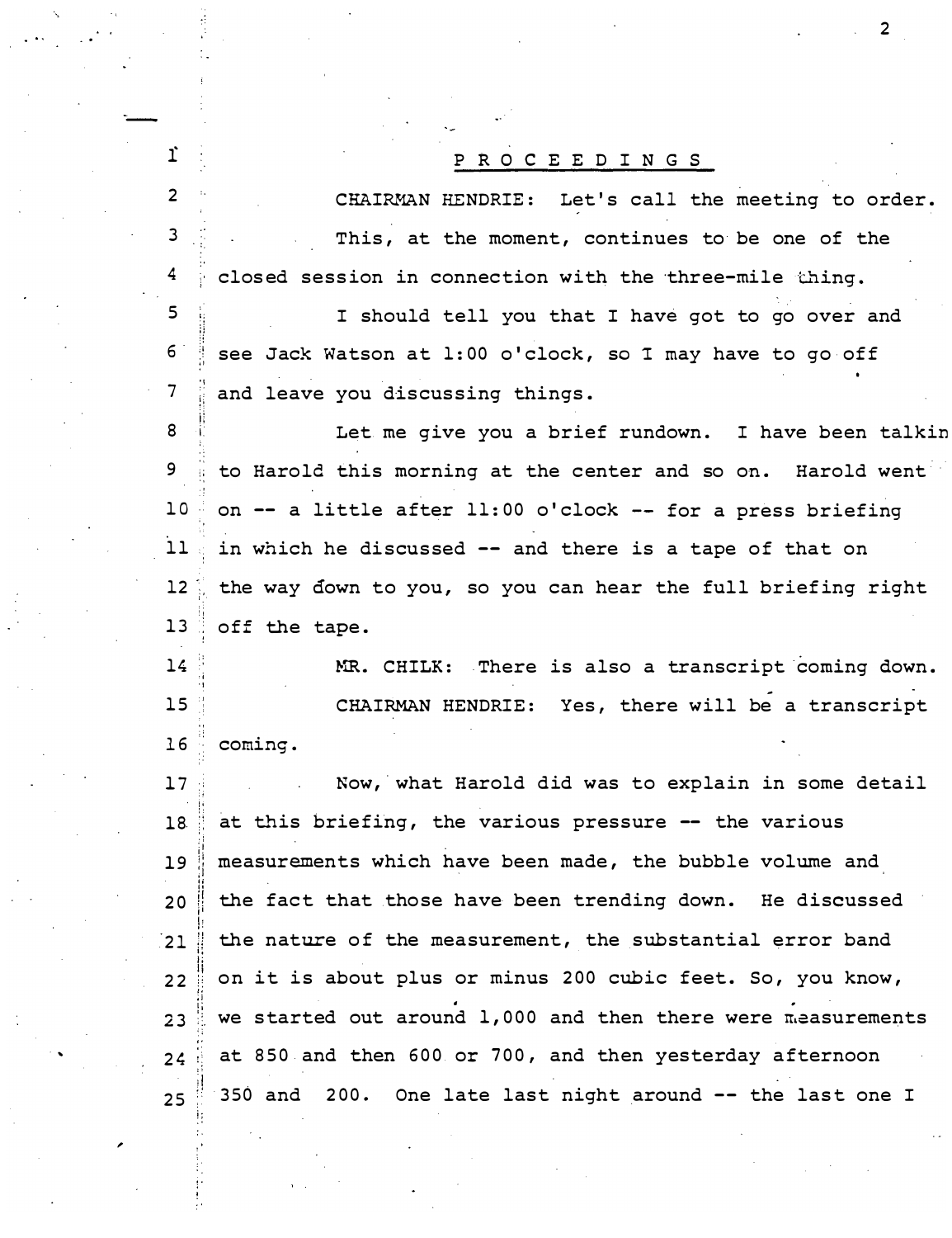r saw, I guess, about 1:00 a.m. or something like that was  $\overline{2}$ about -- just below 200. The last measurement Harold had 3 this morning, he called me just before he went into the 4 briefing, was 25 cubic feet plus or minus 200.

 $\overline{5}$ COMMISSIONER AHEARNE: Does he believe the numbers 6 are now -- because the constant trend, he got some ---

CHAIRMAN HENDRIE: Yes, the terms in which he discussed it was that clearly in spite of the very substantial error that the bubble volume is coming down ---

 $10$ COMMISSIONER BRADFORD: Where is it going, though?  $11$ CHAIRMAN HENDRIE: Well, let me discuss that in a  $12$ minute. But let me tell you what he said so that you know  $13$ what sort of a consensus view of the organization is and the  $14$ people on site.

 $15$ But it is coming down and is either now gone or  $16$ very -- or much smaller, and that, you know, very encouraged  $17$ by that. We have the customary regulatory conservatism 18. about proudly announcing that it is all gone, because there 19 is a substantial error, but it is clear that even with the substantial error that is moving rapidly in the right 20  $21$ direction and the concerns then, over the hydrogen bubble  $22$ and its possible effects on this system is -- that concern  $23$ is very considerably mitigated now and on its way to not  $24$ being of concern much longer.

25

 $\overline{7}$ 

8

9

Secondly, the discussion about the evolution of

 $\overline{3}$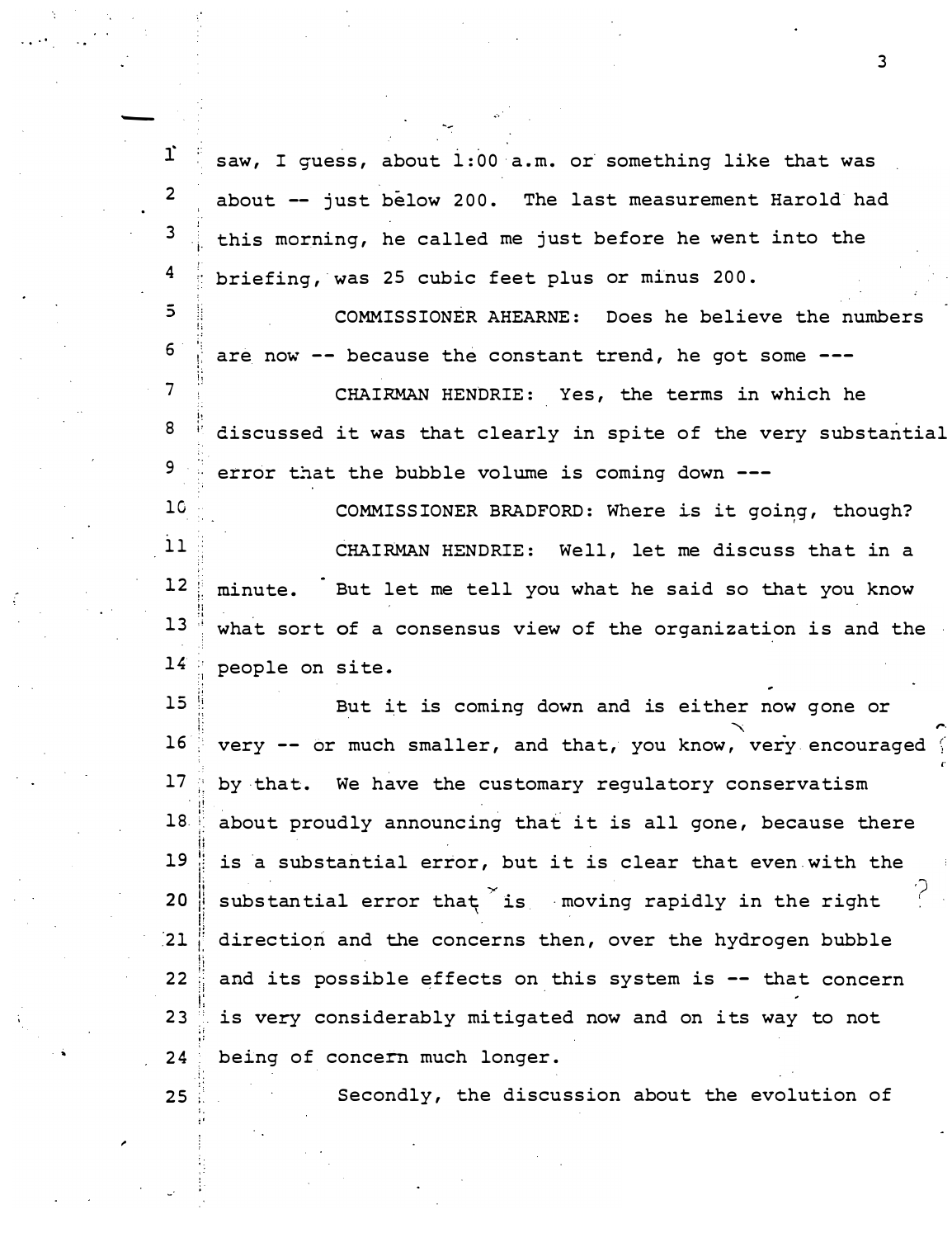i hydrogen and the evolution of oxygen and Harold also 2 discussed, and Roger Mattson, I guess, covered that detail · : 3 ;. for him, the high early estimates of oxygen evolution rate !' ? i! " 4 that gave rise to concern the fact that when recalculation :I I. 5 li was done, taking into account the substantial hydrogen ii l. 6 II II overpressure in the system, that we got out to all the l; 7 I' experts in the country and that numbers of people who are I , ; li<br>ii 8 the very best on this subject, now are in full consensus, !: !¦ !! 9 ; : and the staff at Bethesda is now in full consensus, that in fa J! !! ·'  $\mathbf{.}$ ,. 10 :, with that much hydrogen over-pressure in the system there I ' !I 1: •I 11 has not been any subs tantial evolution of oxygen at anytime 1i !: 12 in the system. So that that concern is pretty well put to I· ji .. ., 13 bed now, too. ;: ; � ji  $10<sup>2</sup>$ II Where did the hydrogen go? I don't  $--$  he discussed 14 ·f · H

15 16 17 18 19 20 21 22 <sup>I</sup>23  $24$ 25 !!<br>!! li j; !!<br>!!  $\mathop{||}$ ll<br>ll<br>ll  $\prod_{i=1}^n$ j l I I! I i I i i ||<br>||<br>!! I!  $\mathbf{H}$  $\prod\limits_{i=1}^{n}$ i<br>!! li COMMISSIONER BRADFORD: And how did it get there? CHAIRMAN HENDRIE: And how did it get out, yes. -- He discussed the ways in which it could come out in which one or another or the full combination are certainly the reasons, and they are briefly -- there are a couple of letdown -- in effect, letdown streams from the primary system. One is the pump seal leakage oozing liquid out of the system, and it comes out with some hydrogen gas in it. So that comes out of the system, comes in to storage tanks, letdown and storage tanks, and then when it is pumped back into the system it doesn't have that

/

,

i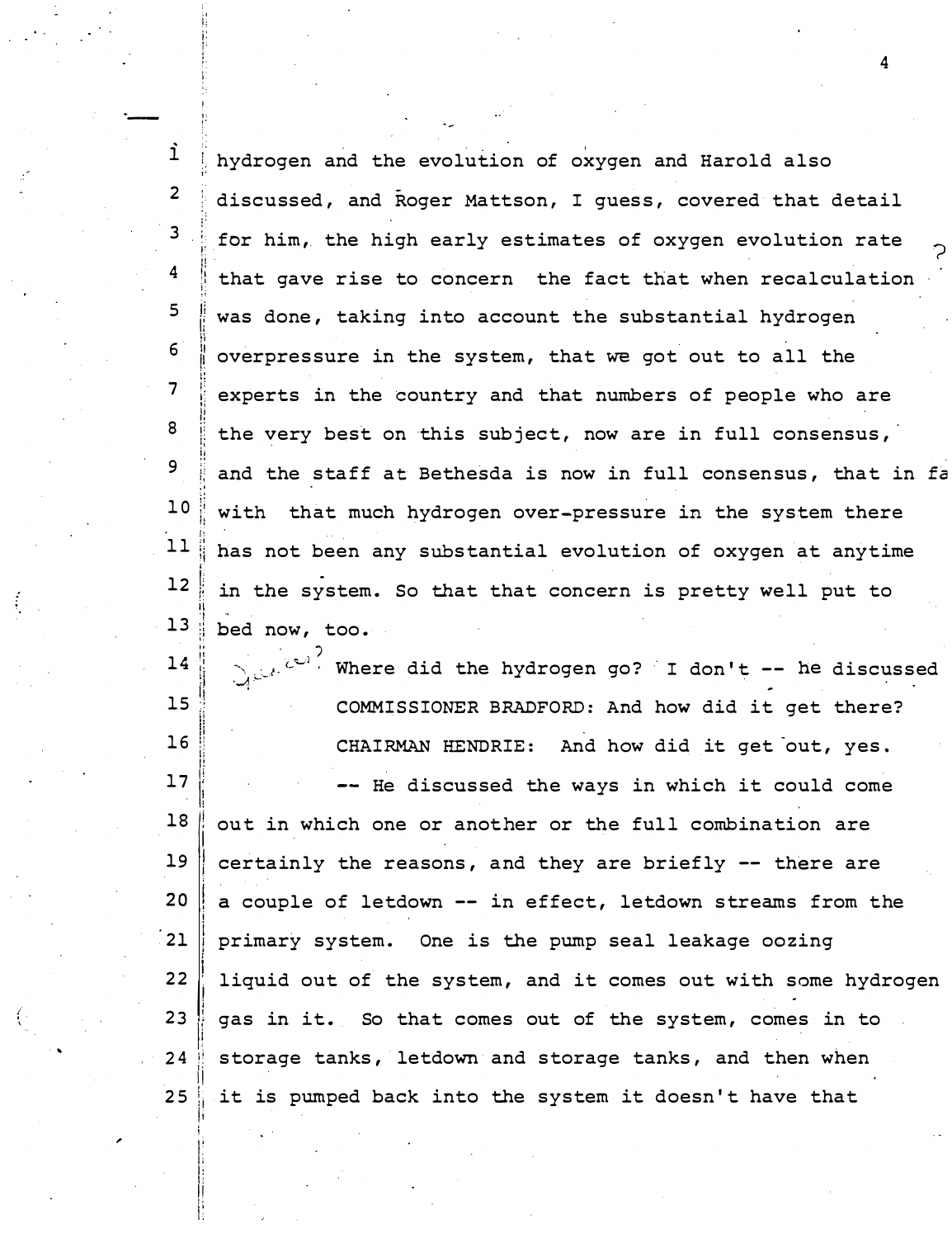hydrogen system in it, because it is out gas at the lower , . f. pressure.

 $\mathcal{L}(\hat{\mathcal{L}}, \hat{\mathcal{L}}, \hat{\mathcal{L}})$ 

1: li

**I.**<br>I.<br>I.

|<br>|<br>|<br>| I '

- .1· . '

2

ī,

3 4 5 6 7 8 9 H I; li I! " i i ll. li It I' II I  $\frac{1}{2}$ ,! I! You've got a letdown line, there's the 10 gpm or so going back into the system. Probably the main place the hydrogen went -- I guess that has to be my speculation is this stream which we have been taking from the discharge of the main circulated pump, which runs up into the top of the pressurizer and then that water is sprayed as a fine i: spray, down through the pressurizer. There's the norm for !! " 10 operating stream, and that's a good physical chemistry t  $11$  sort of gas stripping operation. You then get -- in train,  $12$   $\ddot{\text{[(desolved)} }$  gases come<sup> $\ddot{\text{.}}$  out in that steam bubble in the pressurize</sup>  $13$ ; and then they vent from that gas base just into the contain- $14$  ment.

15 H Now, we are kind of surprised at the rate at which  $16$  it has moved on out. Your instincts for the rate at which  $17$  gas would go into solution and then be stripped out by this  $-$ I 18 | it is only about 20-30 gpm flow  $-$  your instincts would be I  $19$  that that wouldn't move that much hydrogen. On the other 20  $\begin{array}{c|c|c} 21 & 22 & 23 \\ 23 & 24 & 25 \\ 23 & 24 & 25 \\ \hline \end{array}$  $\begin{array}{c} 23 \\ 24 \end{array}$ |<br>|<br>| l 25 hand, we have to recognize that we don't have any way to know whether we've had one big bubble or maybe a big bubble in the vessel and a smaller one over in that -- one of those or both of those top elbows in the heat exchange -- in the steam generator inlet piping, or in fact, whether the hydrogel whether there never has been any substantial large bubble, but

. The contract of the contract of the contract of the contract of the contract of  $5$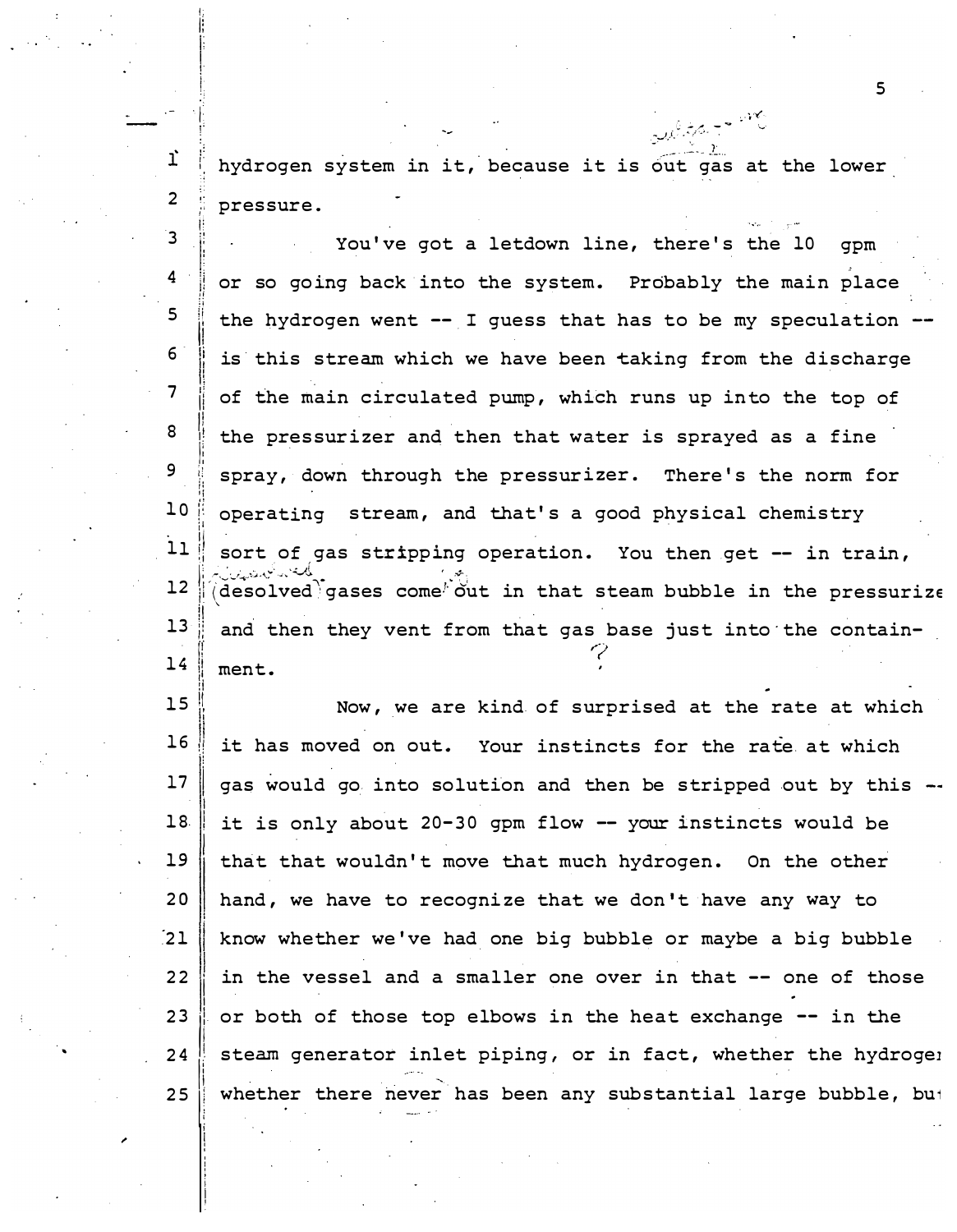T the hydrogen has been in very small bubbles that are sort  $2$   $\frac{1}{2}$  of entrained in the circulating water in the primary system.  $3$   $\pm$  So that maybe that 20 gpm is not carrying just hydrogen that 4 is actually desolved in the liquid, but a lot of small bubbles :' :  $5$  ; which would be a much more effective mass transfer  $-$  transpor  $6$   $\frac{1}{1}$  mechanism.

-.

·-

j:

!l

,, :I

 $7$   $\parallel$  Don Davis did a rough calculation late last night  $8$  trying to see whether that mechanism would be compatable with r 9 apparent rate of mass transport, and it is, at least, within w.  $10$ i, u the ballpark.

11  $\mathbf{r}$ ; , . ·- !: So our situation at the moment is that the bubble  $12 \parallel$  is either gone or about to go by mechanisms which are a good  $13$  deal less traumatic than we thought might have to be the case. ji 14 H And the oxygen -- the explosion capability is gone.

 $15$ ,; I i �  $16$ i:  $17$ li 18 -1! 19 <sup>I</sup> I i 20 !  $\left(21\right)$ ' I <sup>22</sup>I !<br>! i, ! I  $23$ ' I' I' Out on the containment side, the containment hydroge measurements continue to run at about two percent plus little  $--$  I don't know what the precision is on those, but they haven 't changed all that substantially over the last 24 hours, and they are just about now -- either the recombiner is now running or they are about to crank it up. There was debate about the pros and cons of running if you don't need it urgently now. On the other hand, why not go ahead

i:  $24$ :; !I  $25$ ,, COMMISSIONER AHEARNE: Did we get the other one on? CHAIRMAN HENDRIE: The other one is plumbed. The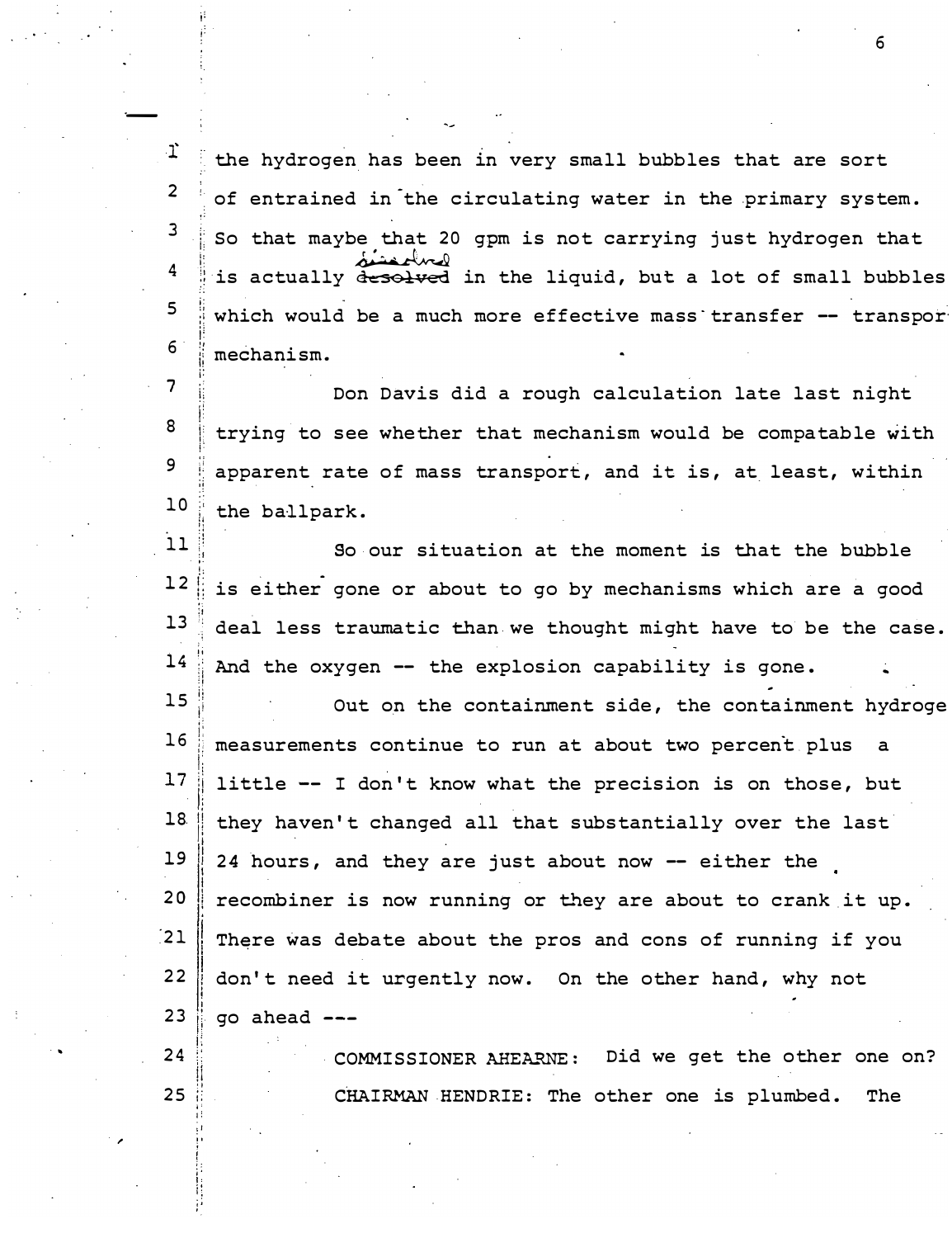iutility finished welding it in mid-afternoon yesterday and T. is ready to go, but Stello insisted that our recombiner man,  $\overline{\phantom{0}}$ Vic Benaryo, spent all evening crawling all over it, worrying  $\mathbf{3}$ and testing and so on, great concern about the possibility  $\boldsymbol{\Delta}$ of leakage from that system, because it is out in the  $\overline{\phantom{0}}$ auxiliary building, and you know, that containment atmosphere  $6^{\circ}$ is murderously radioactive. But they are about to crank it  $\overline{7}$ up, either that or it is running now, so that will pull down - $\mathbf{R}$ COMMISSIONER KENNEDY: They shielded them with those 9  $lead$  --- $10$ CHAIRMAN HENDRIE: Yes, with the lead brick.  $11$ - COMMISSIONER KENNEDY: -- brick?  $12$ CHAIRMAN HENDRIE: Call went out, they needed  $13$ something like 50 tons and found about 400 of them.  $14$ Yes, I know. COMMISSIONER AHEARNE:  $15$ COMMISSIONER KENNEDY: The Island, I understand is  $16$ CHAIRMAN HENDRIE: Settling. That's all right,  $17$ listen, they are going to be shielding pieces of equipment  $18$ in that auxiliary building and we are going to need it for 19 months, and they are going to use every brick of that and  $20$ may call for more. So I think that's just fine.  $21$ Now, the next question immediately is: Good, we  $22$ have gotten rid of the bubble. Are we now ready "o  $23$ depressurize and go down on to the rhr mode, the normal  $24$ decay cooling mode at a lower pressure and a lower temperature 25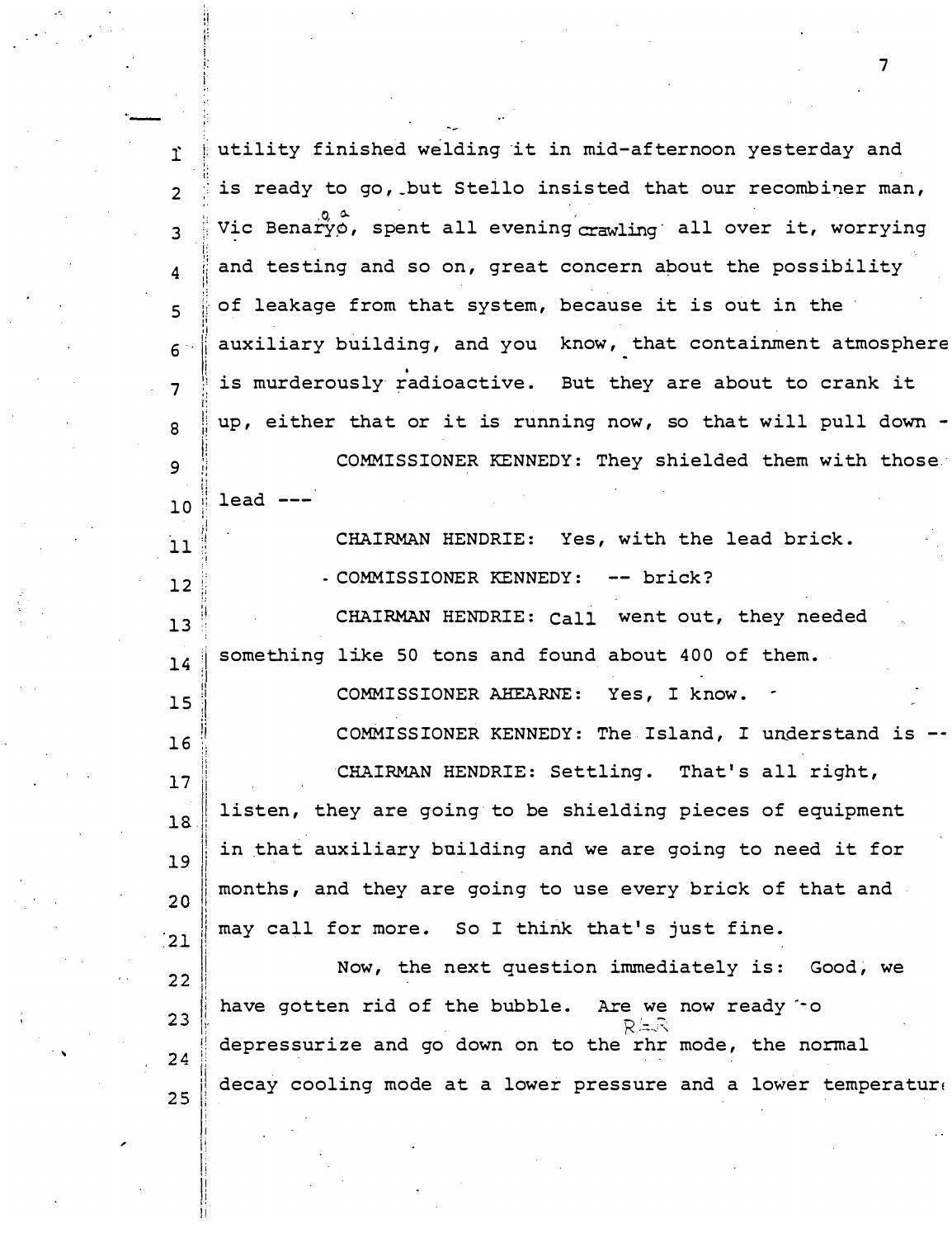r I! in the system. :: !: I will recommend urgently that nobody make 2 a move nowhere until we know exactly how we are going to do 3 li<br>|<br>|<br>| that and all the pros and cons.

.•

 $\cdot$  .

-

I. II j: i· i i j I' I· p

,, i t

 $18.$ 

<sup>19</sup>1

25

ll<br>|-<br>|-<br>|-

II

I

4 li !l ii The utility side now has a functioning senior  $5$  | advisory team out there in the guard headquarters at Olmstead I' 6  $\|\hspace{1ex}\|$ Airbase. They have pulled in senior reactor people from all 7 over the country. There are groups there from all over. <sup>8</sup>i I COMMISSIONER AHEARNE: So the technical competence 9 !I is now up.

10<br>i1 CHAIRMAN HENDRIE: The technical competence, on the utility side, people who have the experience, imagination and 1: 12 the intellect, to think, very carefully through all of these<br>13 options to balance them is now in place and supplementing options to balance them, is now in place and supplementing  $14$  very rapidly. So that is very good, because instead of, in  $15$  effect, our people being the plant engineering staff for  $16$  these evclutions, are now -- you know -- they will now have  $17$  substantial technical strength on the utility side ---

> COMMISSIONER KENNEDY: Back into an agree mode. CHAIRMAN HENDRIE: Yes.

I  $20$ i -- we can now look at that and our people, of  $\overline{21}$ 21 course, will, you know, inevitably there will be arguments<br>22 about where the best balance is and how to do this, and 23  $\parallel$  out of the concurrence that will come from those, why you  $24$  | get the best  $--$  about as good as can be done.

Since the system is now stable, we are not concerned

8

?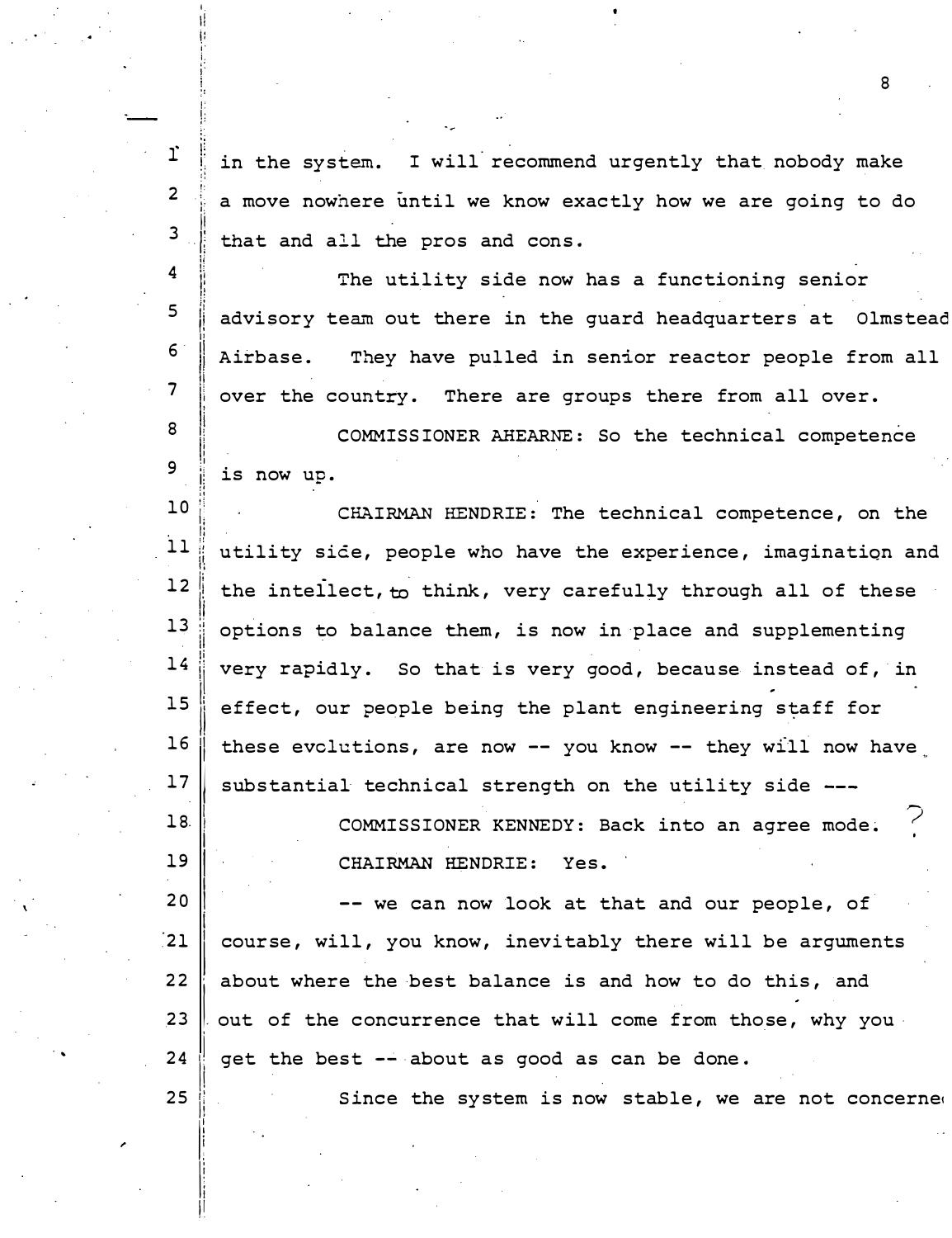$\hat{I}$  about the bubble and any explosion problems with it. It is l· ' i cooling nicely,  $--$  all the thermocouples, I believe, are now under 400.

 $\boldsymbol{4}$ ;  $5<sup>1</sup>$ 6" 7 8 9 10 11 12 13 14 15 16 17 The question is whether to move ahead aggressively to prepare for and make-the transition to the decay heat mode or whe ther to plan to stay here for a week or so and let further decay occur in the core. One wants to look very carefully at the event trees that flow from both of these courses to see where your best option is, and that requires some very careful examination and evaluation. If you go this way what are the possible troubles you can get into and what are the relative likelihoods of those, and at each stage down either of these paths, where are you left always with the best standby and reserve capabilities to deal with the situation. So I am telling people that we ought, by no means, now to immediately plunge and s tart depressurizing, or even bringing the temperature down.

1& 19 20  $\frac{1}{21}$ 22 23 24 25 I talked at some length with Vic Stello last night and we agreed that we now need to be very careful of the boron concentrations in the system. As I recall, the B&W plants, they are more heavily rodded -- control rodded than some of the others so that you have a smaller need for boron poison in the primary water as you come to cold shutdowr that is, down maybe at 120 maybe or 150 degrees, but you still need boron in the system to come to cold shutdown,

,

2

3 '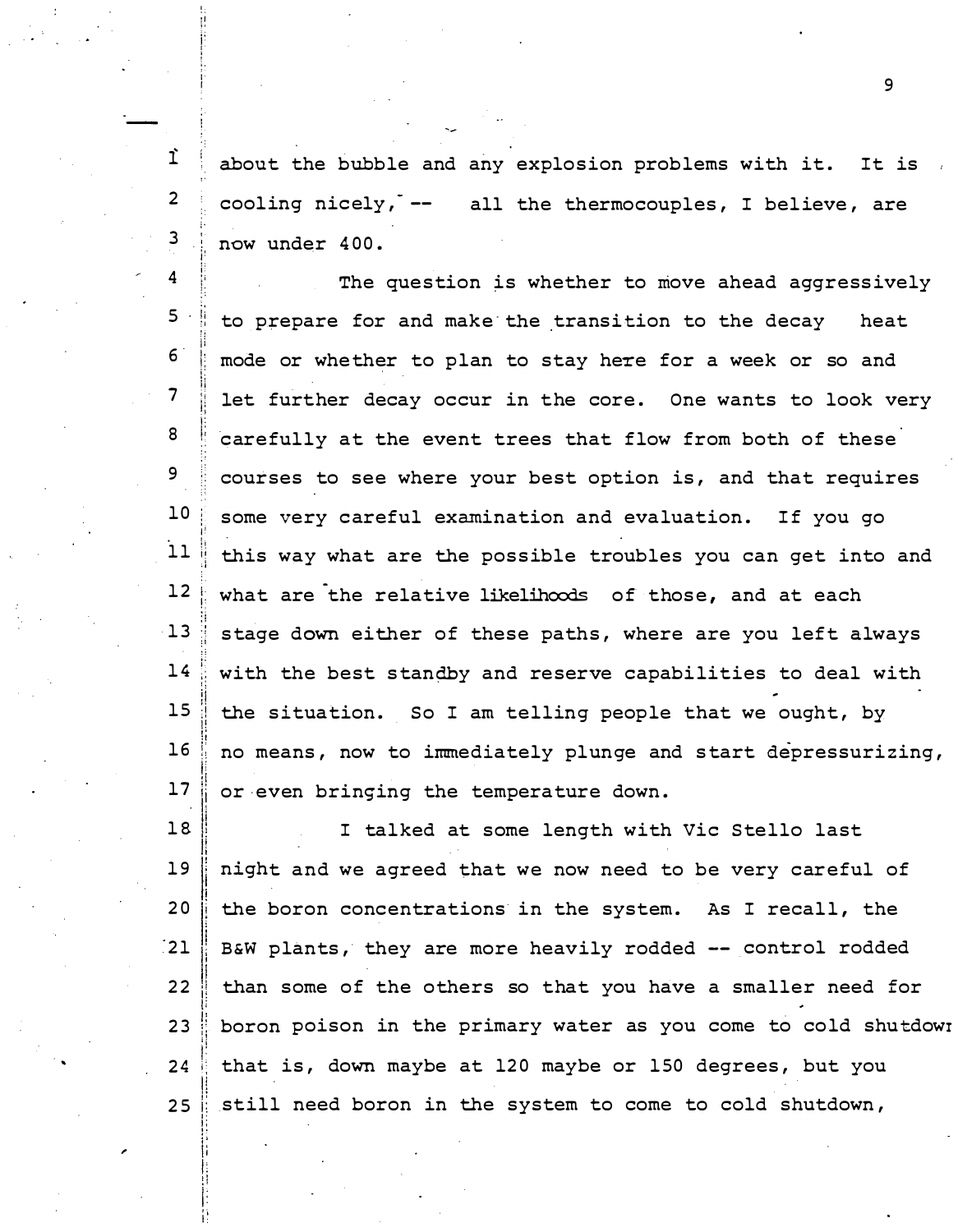| $\mathbf{i}$    | negative temperature coefficients, reactivity increases as     |
|-----------------|----------------------------------------------------------------|
| $\overline{2}$  | the temperature comes down. And we want to think a little      |
| 3               | bit about whether that highly damaged core and fission         |
| $\frac{4}{2}$   | products in the water creates any sort of a chemical situation |
| $\overline{5}$  | or whether coolant temperatures, coupled with the chemistry,   |
| 5               | would give you any proclivity for taking boron out of a        |
| 7               | solution that you wouldn't have in a normal plant situation.   |
| 3               | So I think we ought to stay right where we are until we        |
| 9               | have thought through all of these things.                      |
| 10              | COMMISSIONER KENNEDY: They put a lot of boron in it            |
| 11              | about two or three days ago.                                   |
| 12              | CHAIRMAN HENDRIE: Yes, well the water that you                 |
| 13              | pump in is a borated solution.                                 |
| 14              | COMMISSIONER KENNEDY: Yes, but my recollection,                |
| 15              | didn't they dump a whole lot in for the same reason a couple   |
| 16              | days ago?                                                      |
| 17 <sub>2</sub> | CHAIRMAN HENDRIE: Well, it's a thing that you would            |
| 18              | There is a borated water storage tank that hangs there ready   |
| 19              | to put a strong solution in. It is running at about -- it      |
| 20 <sub>2</sub> | seems to me 800-odd ppm boron. That's plenty at 280 F.         |
| $-21$           | I want to make sure that it's plenty at -- even at ambient     |
| 22              | temperature, 70 degrees or whatever, and that there isn't      |
| 23              | an inclination, in view of the accident chemistry situation.   |
| 24              | COMMISSIONER AHEARNE: At one time they were worried            |
| 25              | about a potentially high leak rate out of the RHR pumps.       |

-

. '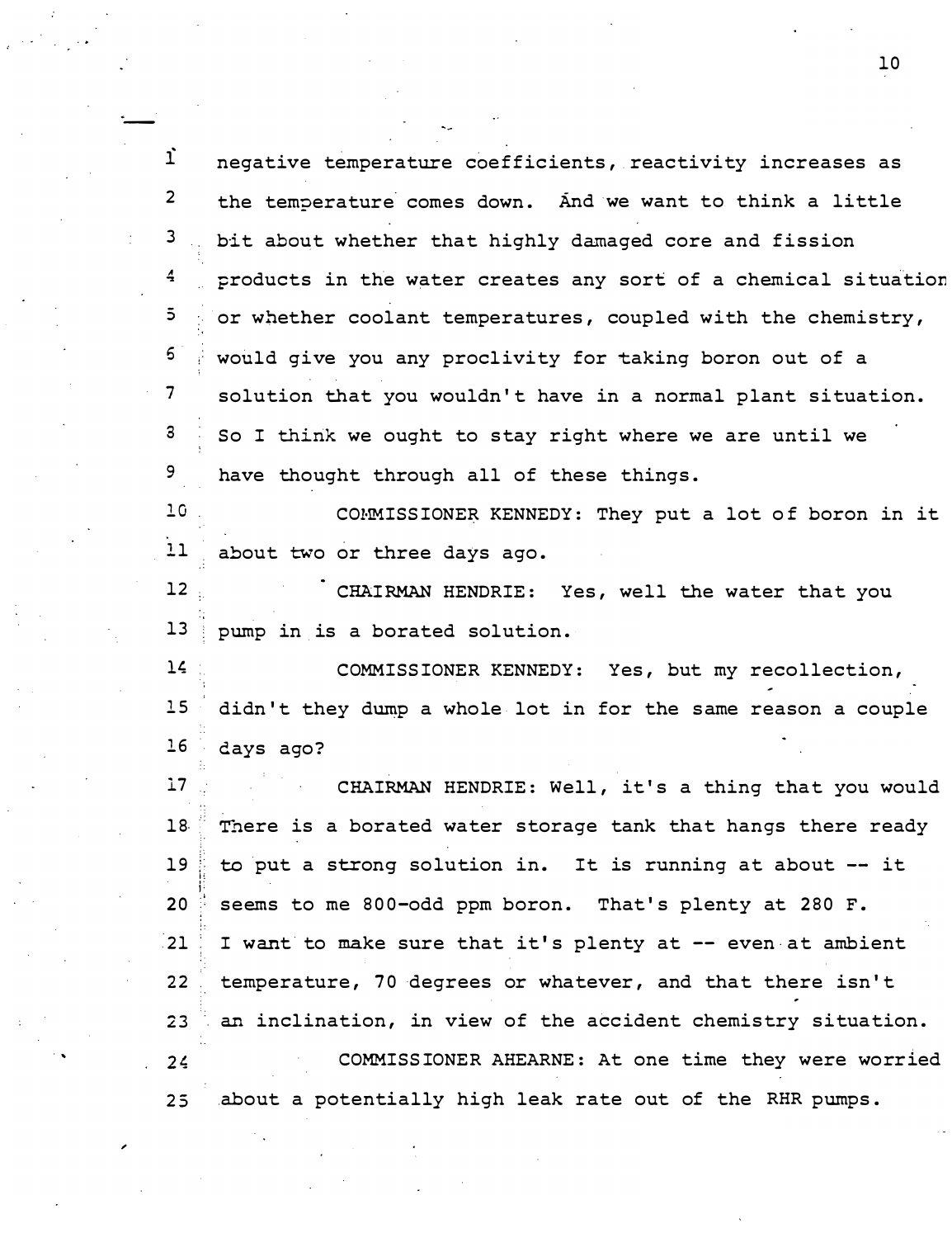$\mathbf{r}$ CHAIRMAN HENDRIE: That's -- that -- Yes. 2 One of the aspects of going to decay cooling is 3 that you come off a mode in which the primary circulation ,, 4 is within the containment and the heat removal is within , : 5 the containment and what is coming -- what carries the energy I· 6 j! is that second day's steam from ---..  $.7$ COMMISSIONER AHEARNE: Right . 8 CHAIRMAN HENDRIE: -- the steam generator going  $9$  over and condensing in the condensor hotwell on the turbine  $10$  generator set. You got to a mode in which you are piping  $11$  the primary water  $-$  coolant water, out into the auxiliary 12 building through a heat exchanger set of pumps and back in  $-$ ., 13 COMMISSIONER AHEARNE: But you still have the ---14 CHAIRMAN-HENDRIE: -- and it's you know, that water ' " ·; 15 is hot as all hell. And any leakage at pump seals, valve " 16 bonnets, is going to be murderously hot. :: 17 COMMISSIONER BRADFORD: Can they do i t? ,. ;1 18 CHAIRMAN HENDRIE: Test the system? " 19 COMMISSIONER BRADFORD: Yes. :! 1: i: II CHAIRMAN HENDRIE: I'm not sure ---20 j! ll

COMMISSIONER BRADFORD: That or just the pumps.

CHAIRMAN HENDRIE: There ---

23 :: ·' i: ' COMMISSIONER AHEARNE: It said the specs were no  $24$  more than 3 gpm leak rate.

25 CHAIRMAN HENDRIE: Yeah ---

. .

,

 $21$ 

li i'

22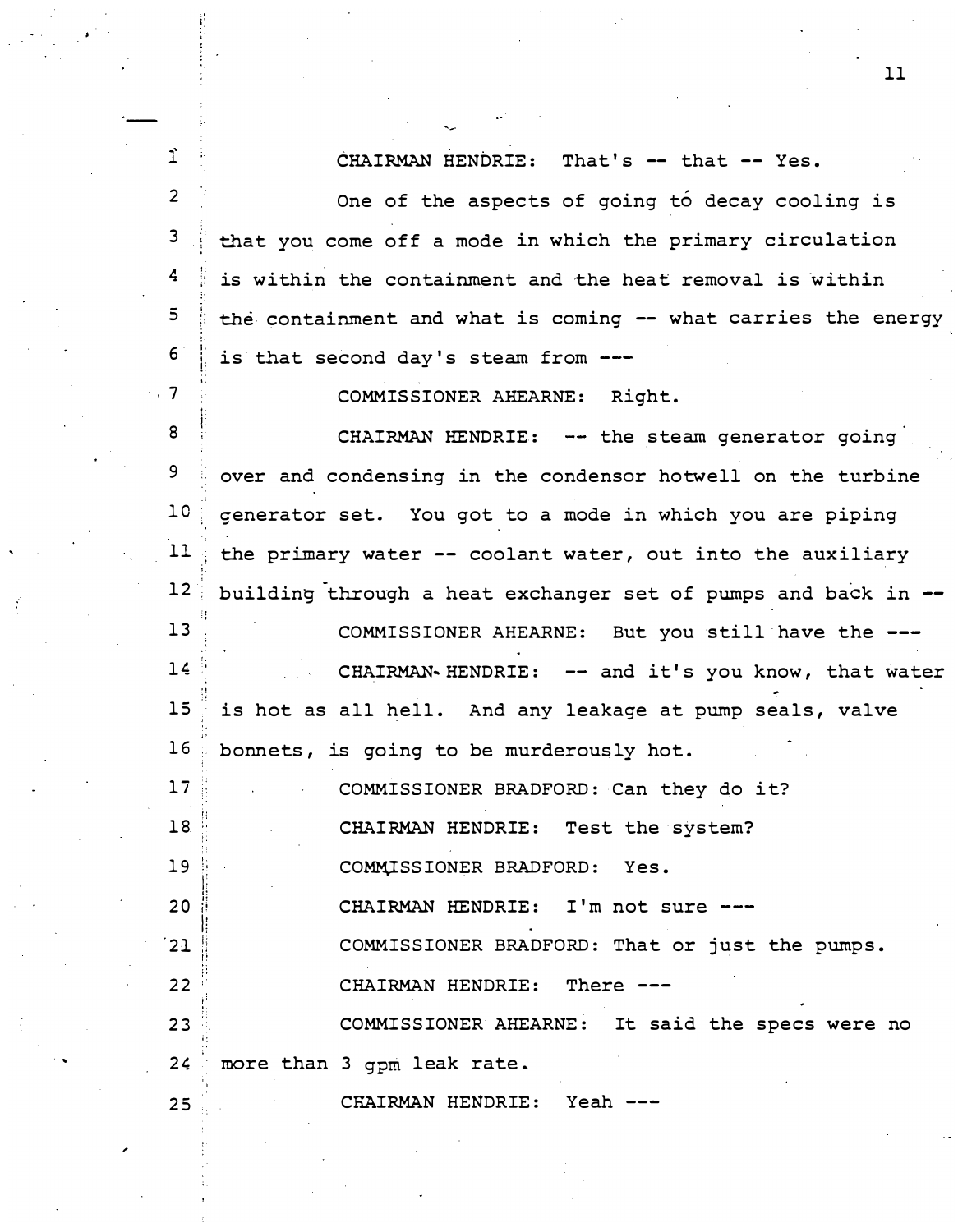COMMISSIONER AHEARNE: That's a pretty high leak rate, isn't it for water that's hot.

CHAIRMAN HENDRIE: Yes.

.<br>—

,

1

I ,,

2

3

,.

� i

i:

,;

ii I'

4  $5^{\circ}$ 6 ;i ., i! And you always have to be ready for something like blowing a shaft seal, in which case the leakage rate will go !! 'I i: I; up substantially.

7 8 9 10 11 12 13 14 15 16 17 18. :· l: ,. Now, even if just the normal minimal valve bonnet leakage and that little leak that you get around the pump � ; ., seal, it's not like a normal operating shutdown where those pumps are down in the pit and the exchangers over here and .! : it is sort of open and so on. You know, it is a fairly clean  $\mathop{\parallel}$  system. What we need to do is to get covers over those pits :t so that the radioactivity, which will evolve from that leakage is not just free to wonder around the auxiliary building. •I I! :! It would chase up completely out of the building and the i; il won't be able to service anything else. And all of those<br>we are the service anything else. arrangements need to be well in place before  $\stackrel{w}{\cancel{\mu}}$  make a ) : !! i transition, in any event.  $\zeta$ 

19 20 21 i[ li li J:  $\prod\limits_{i=1}^N$ 1: COMMISSIONER AHEARNE: Are they pumping gas from the waste tank back into the container or is that still an option that's not ---

22 23  $\prod\limits_{i=1}^{n}$ � ; :! " li. CHAIRMAN HENDRIE: It's set to go, and I li. don't know whether they are doing it yet.

24 25 !· ;: COMMISSIONER AHEARNE: But they are not puffing, '' � ; burping much? '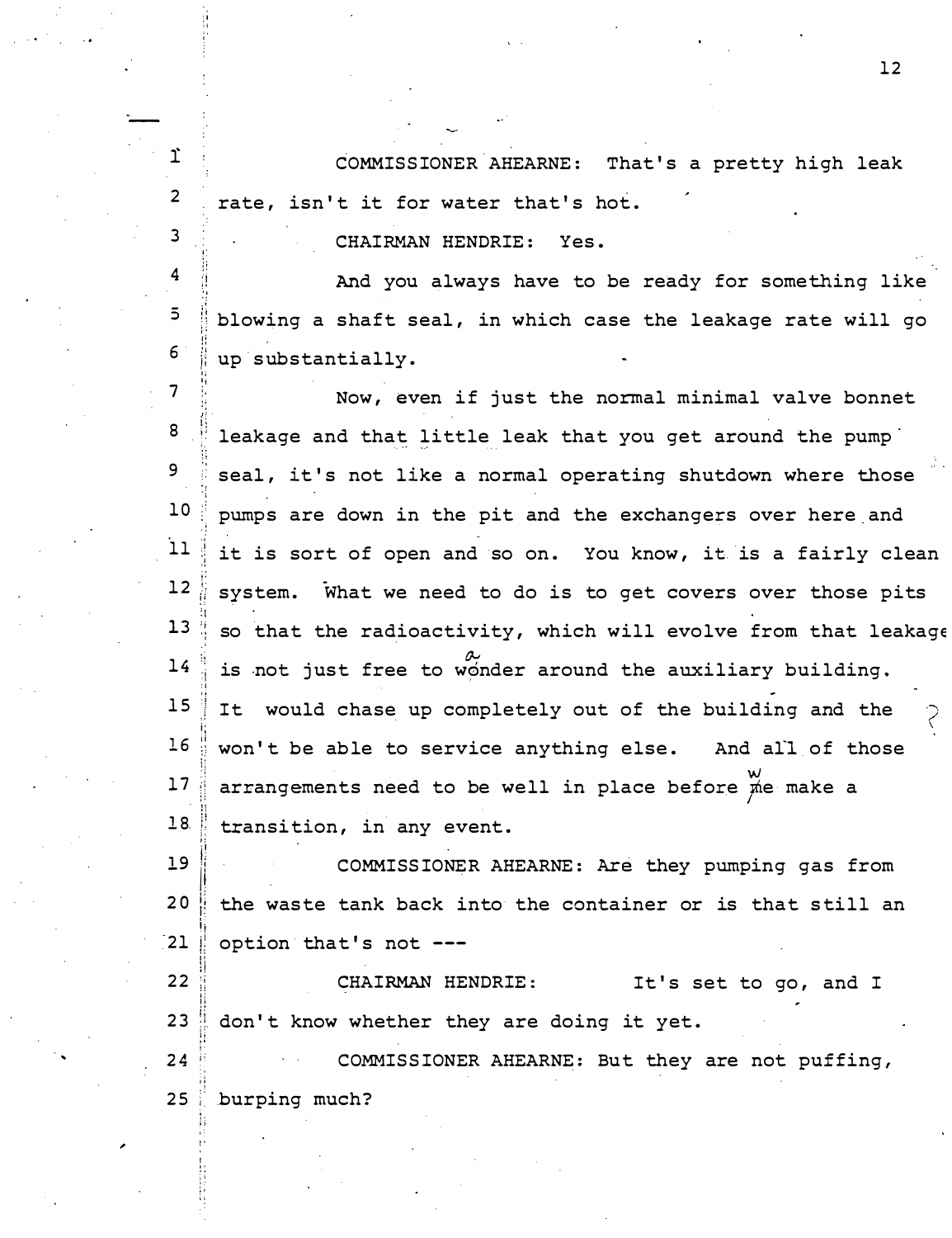<sub>1</sub> 2 3  $\overline{4}$ ! CHAIRMAN HENDRIE: Harold says, no -- through late last night and down through this morning, the sort of  $-$ - the  $\mu$  $\omega_{\mathrm{max}}$ stuff -- the helicopters reporting tenths of a mill<del>ir</del> per hour. There was a time earlier yesterday when there was 5 ·I a little more stuff burping from that waste gas header, and ,,  $16$  it was showing, oh, 4 or 5 millirem up in -- per hour up in  $\overline{7}$ the plume. So that, at the moment, is well down.

v

-

�

8 i: 9 '• 10 ; : COMMISSIONER BRADFORD: What with the bubble gone or diminishing, what do they worry most about now? What are the worst things that could happen now?

11 ..  $12$ !, ·i 13 <sup>I</sup> 14 15 CHAIRMAN HENDRIE: Okay, the worry now -- you remember, we sort of had two worries -- well, we had several worries before, but one of them is still with us, although modestly diminishing, and that is that we get a change in the system, lose off-site power, so you lose that pump or the  $16$  , shaft bearings go. You get a failure of the pump, you then  $17$  have to start one of the other circulating main pumps in  $\frac{1}{2}$ 18.  $19$ li  $20$ 21 22 23 24 25 '' . :: li !!<br>!! i ., ,. ·i order to keep that circulation up. Another possible source of troub: would be losing the condenser over on the turbine generator sets, so you don't have good capability to condense the steam from the steam generator. There are probably other possible malfunctions that could occur, which would then leave you where you were going to have to go -- the first thing you. would do would be to go into high pressure safety injection, to keep the core covered, and you would have to relieve the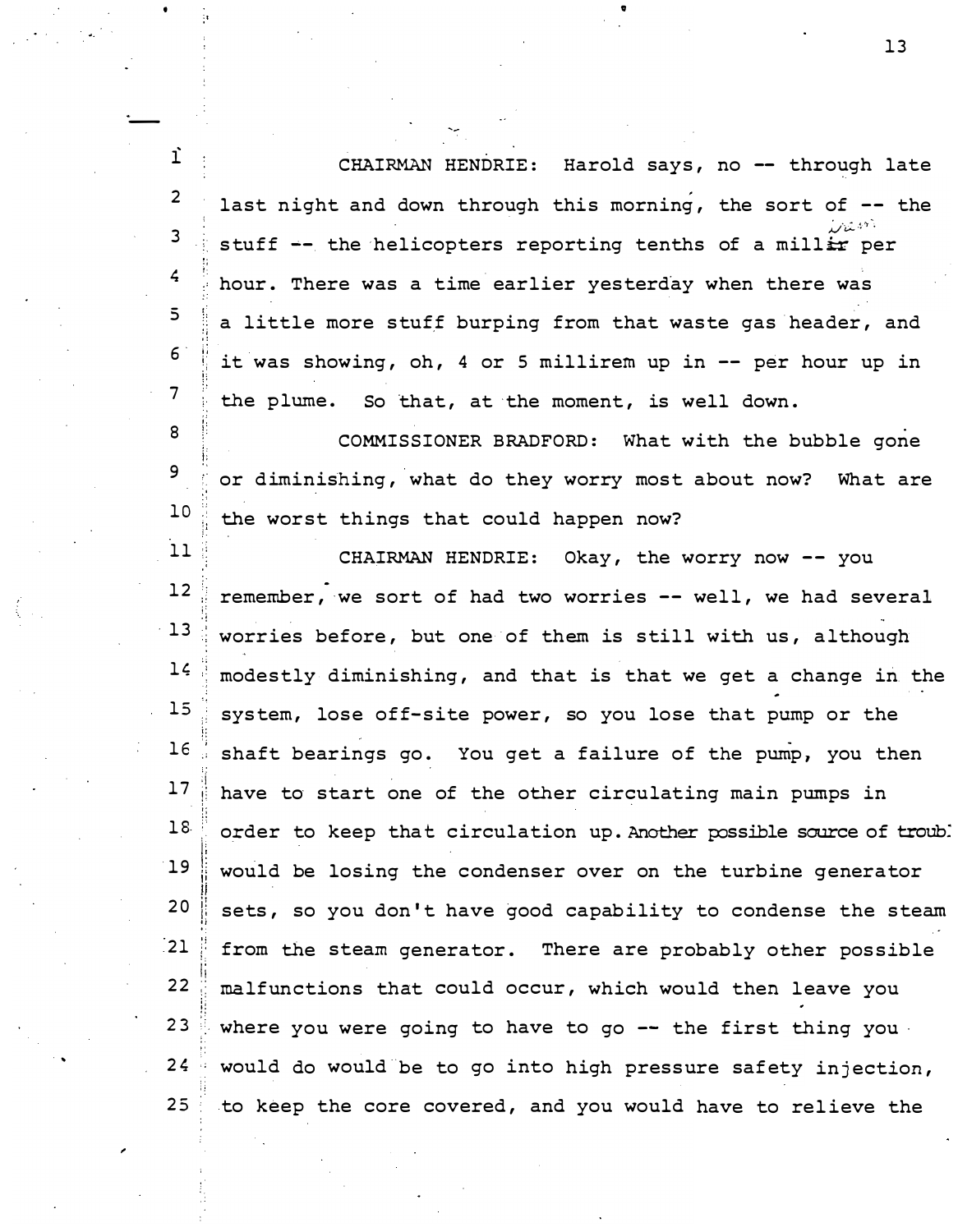։<br>!<br>! I : '· ,, energy by periodic venting from the primary system to the containment.

I. I ! li !: ' i: ,. t; I. ·:

,;

I•

i

·� i

 $\mathbf{I}$ 

 $\overline{2}$ 

3 i: 'li ,,  $4<sub>l</sub>$ I' li. ij.  $5$ li<br>!! 6 !<br>! ,! 7 ,. ii 8 i: <sup>9</sup>li 'I !I i: !! 10 ,, l' 'i I• II  $11$ |<br>|<br>| ! I· ,,  $12$ Well, you know, we have always had that set of possibilities as a possibility that would lead us into -- back into saying: Gee, maybe we 'd better get people away for some distance. As time goes on, you get -- that situation is helped, at least modestly, by the fact that the after-heat is going down a little bit all the time, and secondly, that as time goes on and the operating crews get more chance to work, why the maintenance of the operating equipment gets better and, you know, you are feeling that you have a better control on keeping it operating as it improves a little bit.

13  $\ddot{\phantom{1}}$ ii 14 p ·' il 15 !  $16$  $17$ I I 18. I I 19 20 21 22 The off-site power situation is still a bit of a headache. They had located -- early yesterday -- a set of gas turbines at about 2 megawatts capacity apiece and they were seeing whether they could get those on to the site. It would require, I think, it would require paralleling four of them and they were looking to see what the paralleling and synchronization problems were, whether if they brought them in they could get in the situation, but we are depending in order to keep that circulation going at the present time, on the availability of off-site power .

23 ' I  $24$ I <sup>25</sup>I Now, the utility system has done everytning it can to assure that supply. Three-Mile Island is now a dedicated mode of the GPU system, and within their capability the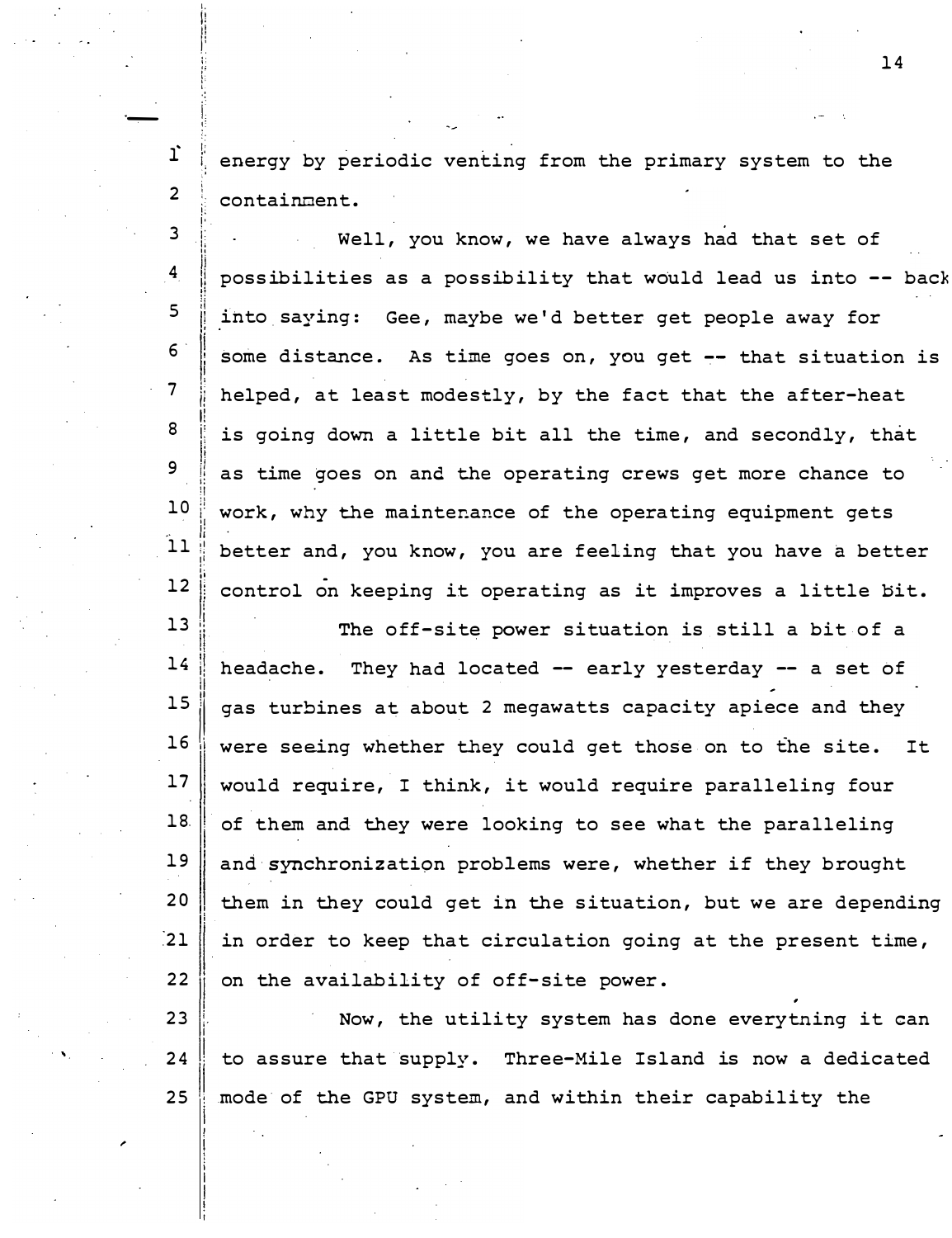1 2 <sup>3</sup>, . 1· . i. I. , .  $\boldsymbol{4}$ ; :  $\ddot{\phantom{1}}$  $5<sub>5</sub>$ . , I• "  $6 \epsilon$ II<br>II ,, i!  $7 \,$ •: 8 I! I• !i switch gear is all lined up now so that it is the last thing that drops if anything happens. They have got the breakers locked in and there will be power on those lines as long as the grid has any capability' to supply it in the line to there. COMMISS IONER BRADFORD: What kinds of warning times would go with a failure, at this point? CHAIRMAN HENDRIE: I think, a number of hours,

-- .

9 !I li : , il li 10 " � 1 11 12 13 because the kind of failures that occur now, with the bubble gone and so you don't have to worry about that range of concerns, if a pump fails, you immediately try to bring on one of the others. If that -- or a condenser vacuum goes, if any of that sequence goes you have got a number of hours --

'

14 15 16 17 18 19 20 21 22 23 Well, a number of hours, like 10 or something like that at least, on high pressure injection. Then what you would have to do is to let the pressure come down so that the low pressure injection could pick up. You could still keep water in. It just looks to me like the degraded sequences down these chains don't have the fast-moving character that they would have had if you had a hydrogen bubble in there that might expand down into the core and void the fuel and leave an adiqbatic heat-up.situation and so on.

 $24$ 25 COMMISS IONER BRADFORD: What has the Governor said? Is the pregnant women and small children advisory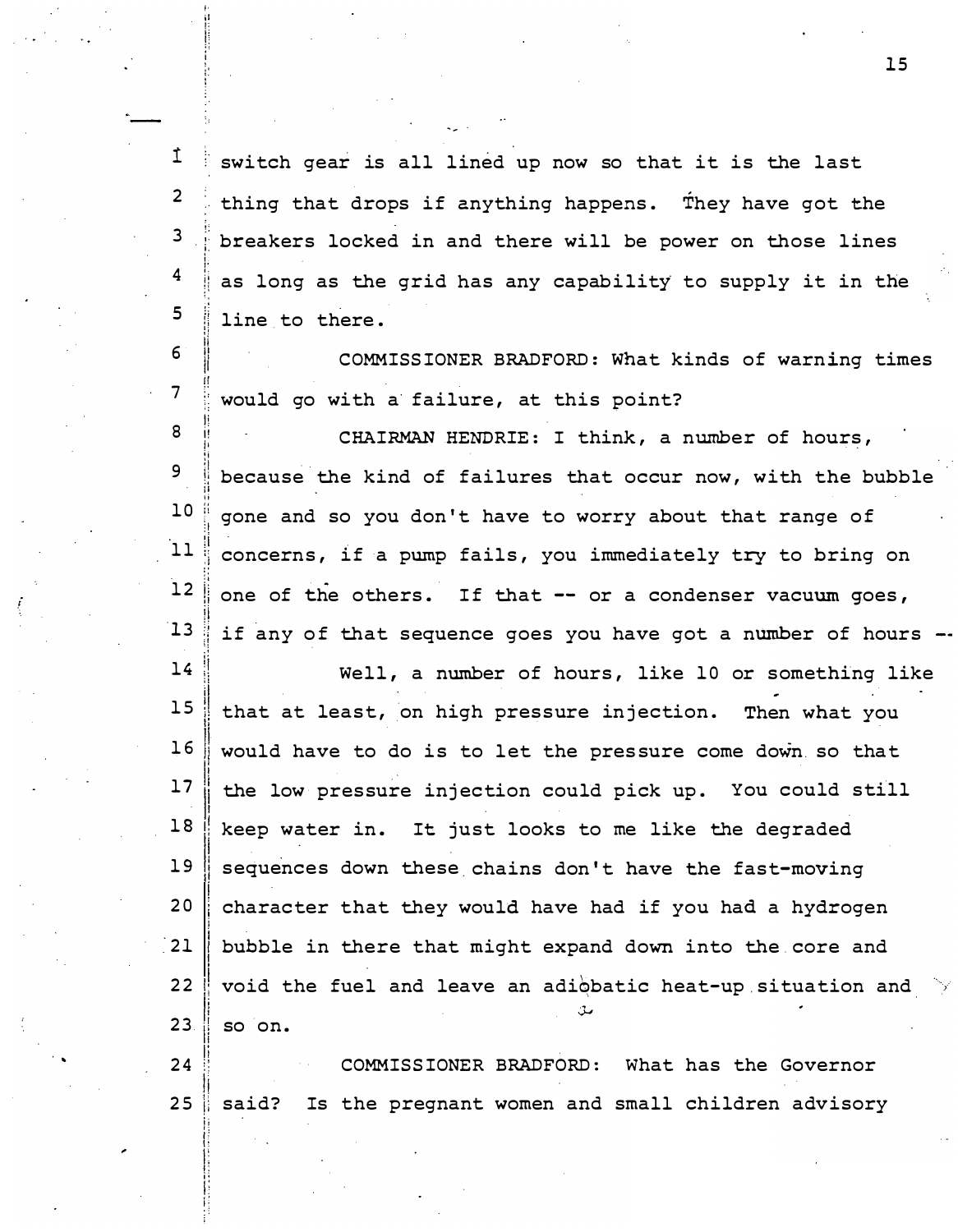$\mathbf{I}$  $still --$ 

CHAIRMAN HENDRIE: It is still in place. He  $\overline{2}$ reaffirmed it yesterday afternoon. I went up to Harrisburg  $\overline{3}$ late last night with Harold and we had a long talk with the 4 Governor and his staff. Harold is being very frank with the 5 Governor, who is -- you know -- really shown a very sensible  $\epsilon$ and capable leadership capability trying to keep the balance, 7 and he is very much aware, and his staff's very much aware of 8 the possibilities. So Harold has felt free to be quite frank 9 with him.  $10$ 

I was able, last night, to discuss with them the  $11$ decision paper, and I have got a couple of things I want to  $12!$ say about that, after the discussions with them. I think  $13$ I will also hear sometime today some results from a meeting  $12$ that the state people were having with Federal Preparedness  $15$ Agency people and so on, this morning, late this morning,  $16$ about it at which that would be available. And I left some  $17$ copies with them.  $18$ 

The decision -- Why don't I just talk about that 19 for a minute, because I want -- in case I have to go -- $20$ on that report. The decision sequence, they think, is a good  $21$ reasonable thing to do. In looking at our charts, one of  $22$ their -- immediate comments was that the evacuation  $23$ scenario is not a good fit. It is not a total misfit, but  $24$ it is not all that good a fit with their capability. And  $25$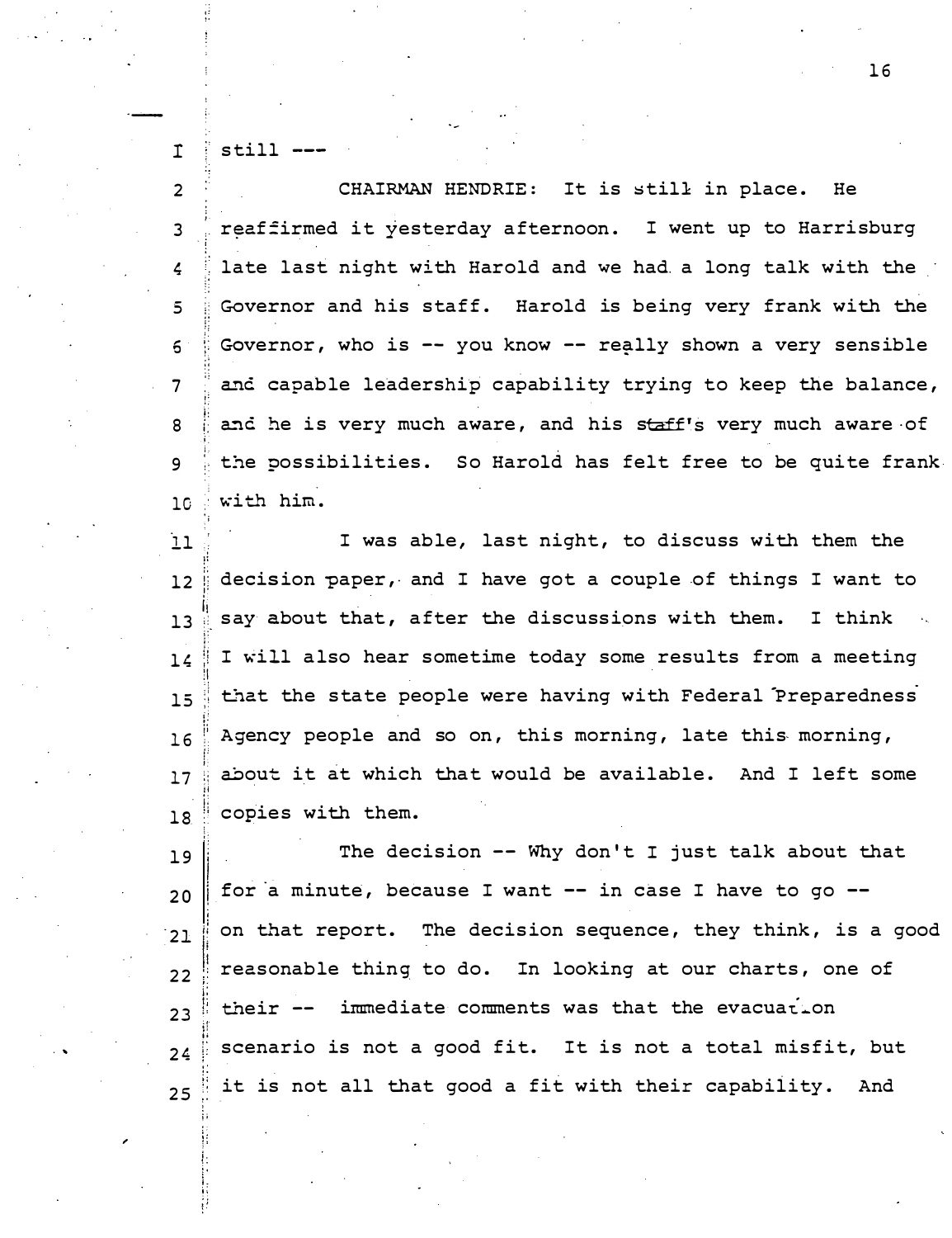I think we should recognize that, probably, and a fairly 2 , . 3 , . :: rapid modification of the thing. We can talk to Grimes, you know, and that kind of crowd and see if it is reasonable.

..

,

il 18. :! ;; i,

<sup>19</sup>!I

!:  $\overline{4}$ li ,,  $5<sup>5</sup>$ 'i !! !;  $6<sup>°</sup>$ l: !j 7  $\mathbf{H}$ � ; <sup>8</sup>,; ,. ,, i• 9 10 11 .:  $12$ :• ;j . ; 13 14 15 " :: 16 !i  $17$ ; , ii •: But what the Governor and his people point out is that they have an evacuation machine, think of it as a large complex machine. It can perform certain functions and is prepared - - you know - - you press the red button you get the A Plan, the blue button, the yellow button and so on. They can't change that easily. Their capability is evacuation on a one-mile circle around the plant, a five-mile circle, a ten-mile circle. They are not able -- they don't have a quadrant capability in that they don't have a two-mile capability. So I think the immediate realistic situation with regard to evacuation scenario, if it is going to fit well with them, I think our scenarios, what you do in certain cases, need to fit their machine. Otherwise, you present them with a recommendation which they can't ---

COMMISSIONER GILINSKY: Execute.

COMMISS IONER BRADFORD: That certainly --

li<br>!!<br>!!  $20$ 1:  $\cdot$  21 !¦ **22** t: CHAIRMAN HENDRIE: Which they can't execute with precision. They just have to take the next approximation in their machine.

<sup>23</sup>I! ;j i:  $24$ :; il ·I 25 COMMIS SIONER AHEARNE: How hard would it be for · them on a longer run, let's say you conclude a week from now that, all right, here's the way to get it down, but you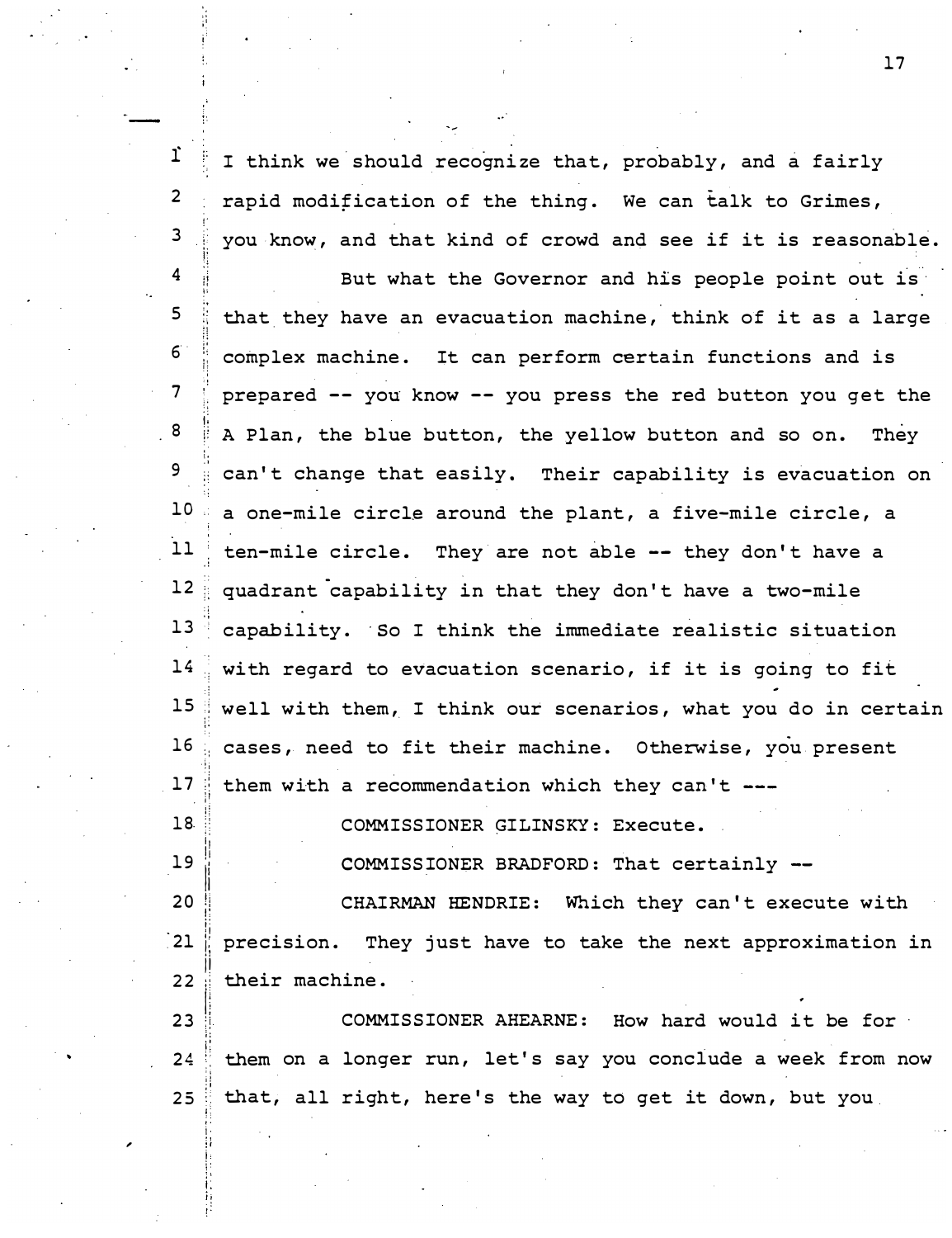T. conclude there still is a chance of pump seal leakage or  $\overline{2}$ whatever, disc rupturing, that there could be a large release. Is it that hard for them to get a sector capability in, becaus 3 4 you are talking substantial numbers of people is what you 5 are talking about. 6 CHAIRMAN HENDRIE: Their emergency side people are-- $\overline{7}$ COMMISSIONER AHEARNE: I guess ---8. CHAIRMAN HENDRIE: -- very concerned about trying 9 to reconfigure the evacuation machinery with all the people  $10$ and all the links in it and so on in order to do something  $11$ like that.  $12$ Now, it is certainly true that in pointing that  $13$ out, they were thinking in terms of --- $14$ COMMISSIONER AHEARNE: Immediate response. 15 CHAIRMAN HENDRIE: -- a fairly short-term response.  $16$ CONMISSIONER AHEARNE: Or perhaps a planned  $17$ approach they could handle. 18. CHAIRMAN HENDRIE: But  $--$  so  $--$  and since it seemed  $19$ to me that we are  $--$  you know  $--$  that we are not by any 20 means anchored in concrete here and we are very anxious that  $21$ we fit well with them, that  $-$  We just didn't get in to  $22$ much dis cus sion of what you might do if 10 days from 23 now you decided as a precautionary measure and before you·  $24$ s tart a maneuver that you would like to do something. 25 That's possible we could go back and discuss it. I thought  $\zeta$ 

18

•

 $\bullet$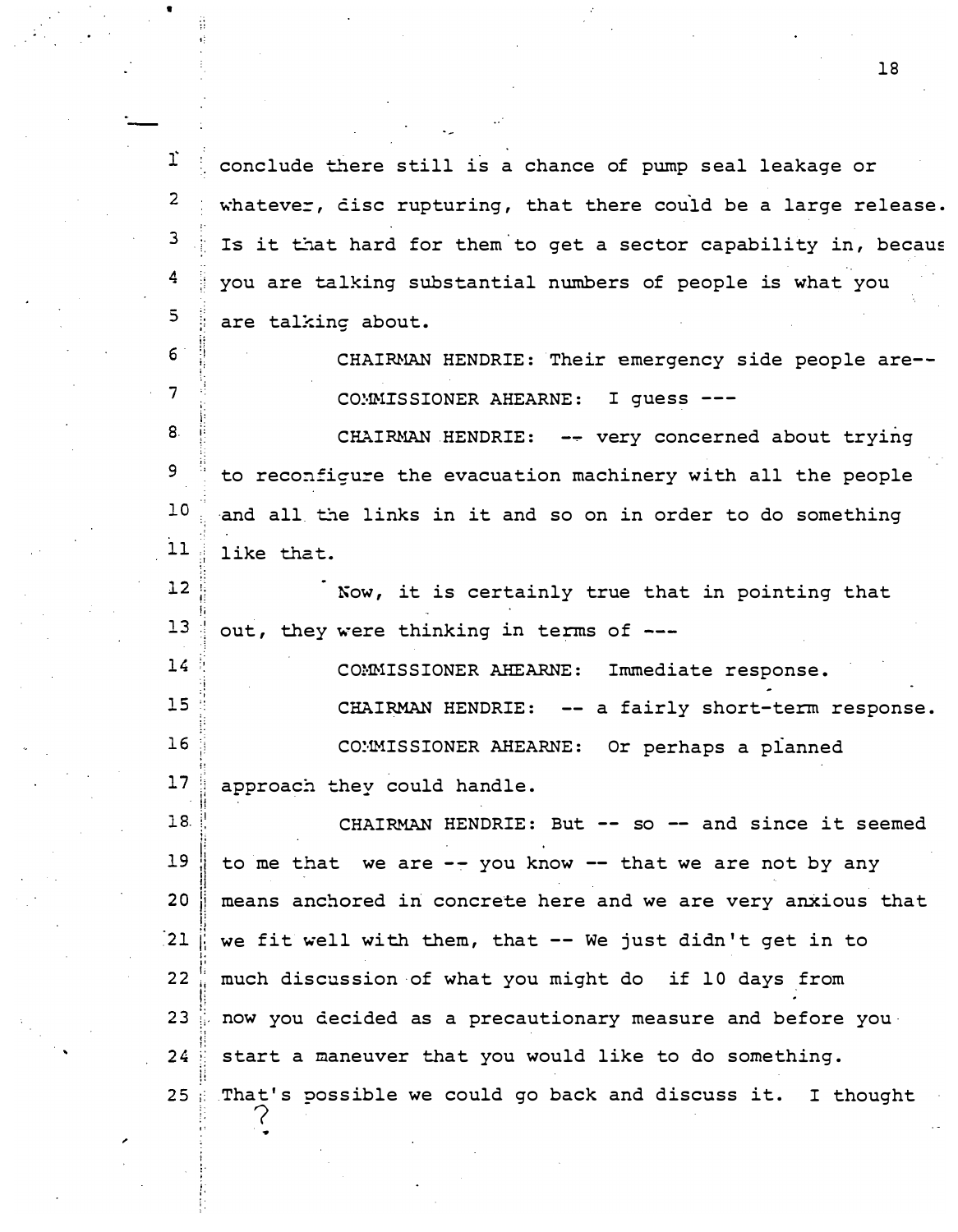I 2 3 4 5 6 7 ;· i. ,. i .. !; !; i: j; :· ;: I ought to report to you that their immediate response to this was helpful and so on, but that those evacuation scenarios that weren't a good fit to their machinery. COMMISS IONER BRADFORD: If we are really looking at possibly leaving this present situation in place for a week or more, presumably the Governor is going to have to revisit that recommendation as to pregnant women and small

8 children.

,.

. ·•

9 1,0 11 12 CHAIRMAN HENDRIE: Pregnant women and so on. Yes. COMISSIONER BRADFORD: Is there any thought given to -- of course that concern does primarily does mean a question of the possibility of small releases. That, of 13 course, it is not the only concern in the situation and may  $14$  not even be a dominant concern as quiet as it is now. Two  $15$  if he relaxes that, at the same time saying something to  $16$  the effect that if you don't have to be close-in to the  $17$  plant until we get that under control, don't be. That is,  $18$  it is not that the evacuation is over but it is just  $19$  something that continues to caution people that things 20 aren't completely back to normal.

 $21$ CHAIRMAN HENDRIE: I don't know whether he can  $22$  cut it that fine, Peter.

23<sup>1</sup> COMMISS IONER BRADFORD: But what I'm concerned  $24$  about is that obviously at the point where he drops that  $25$  advisory, which he may feel he has to do if he foresees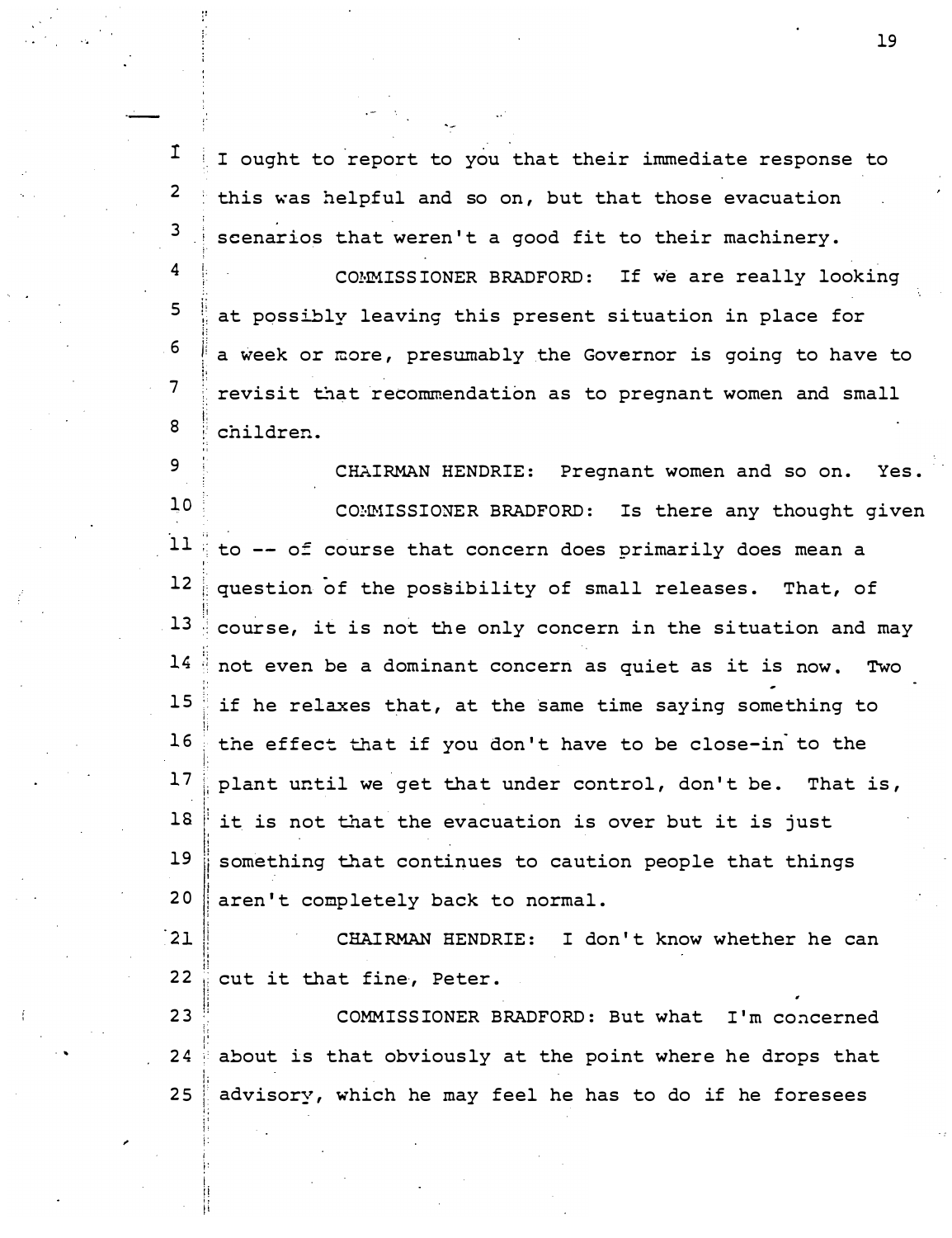the situation going on for a couple of weeks and we don't I.  $\overline{2}$ anticipate even small releases, that that not at the same time be a signal that the crisis is over and you don't have to worry. 4

3

5 CHAIRMAN HENDRIE: I think whatever he says in  $\epsilon$ connection with a removal of his recommendation for pregnant women and pre-school children, you know, he strikes 7 me as a pretty sensible guy -- you know -- the things that 8 he has said have been very sensible in his regard, and I'm 9  $10$ sure that they will be couched in the terms which says that you know, we continue to have a situation at the plant that  $11$ is not free of all potential problems. I think that kind  $12$  $.13$ of background tone can be added to it, but I don't -- I kind of had the feeling last night that he would find it  $14$ difficult to find some intermediate cut between a recommen- $15$ dation -- not a mandatory, but a recommendation that pregnant  $16$ women and preschool children stay away from within five  $17$ miles of the plant, and to find an intermediate cut that  $18$ says, well, if he removes that recommendation, on the other 19 hand, if you don't have to come back don't. I have just got  $20$ a notion that ---21

COMMISSIONER AHEARNE: That's too fine a distinction.  $22$ CHAIRMAN HENDRIE: -- that he will find himself  $23$ then trapped unable to answer the question: Governor, are you  $24$ telling me to ask my wife to come back or not to come back?  $25$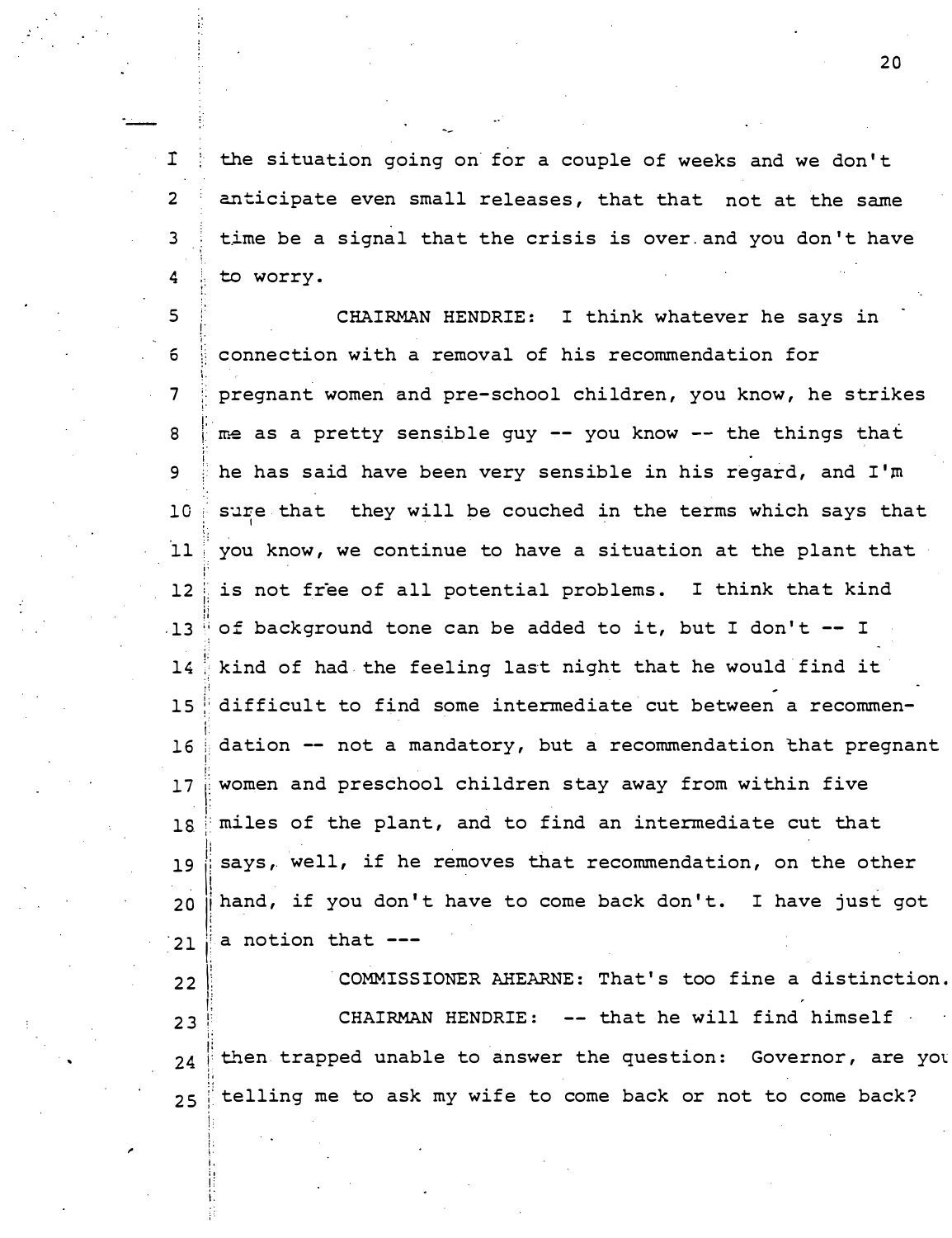I Say yes or no.

, .

,

;• '· i.

2 COMMISS IONER BRADFORD: Well, what's happened is 3 that he's rather substantially simplified the evacuation 4 situation for one set of reasons which may not continue to <sup>5</sup>j· be his concern, on the other hand, you want to still have '• i· !: 6 the -- it seems to me that assurance that ! ' , . 7 CHAIRMAN HENDRIE: Well, I tell you, Middletown is -!; i: 8 ' , . I guess the population of Middletown is at about 15 percent 9 of normal. The other towns in the area 10 COMMISS IONER GILINSKY: Fifteen?  $11$ CHAIRMAN HENDRIE: Yes. 12' There are a substantial number of people who have 13 left from as far away as Harrisburg and other places off in 14: the 20 to 30 mile range. 15 ·. COMMISSIONER BRADFORD: I have heard of some people  $;$ 16 who left Washington, too. i 17 ( Laughter) 18 CHAIRMAN HENDRIE: What, after my somewhat equivocal I !' 19 announcement at the press conference that I wasn't concerned  $20$   $\frac{1}{2}$  about Washington, which might be for other reasons than  $\mathbf{21}$   $\mathbf{r}$  radioactive ---22 COMMISSIONER GILINSKY: By the way, I wonder if it i ,: � !  $23$   $\frac{1}{3}$  clear that pregnant women are covered by this one -- the !;  $24$  dotted line in the Column B, projected doses of 1 rem whole  $b$ cod 25 or 5 rem thyroid stay inside. That basically covers

 $\frac{21}{2}$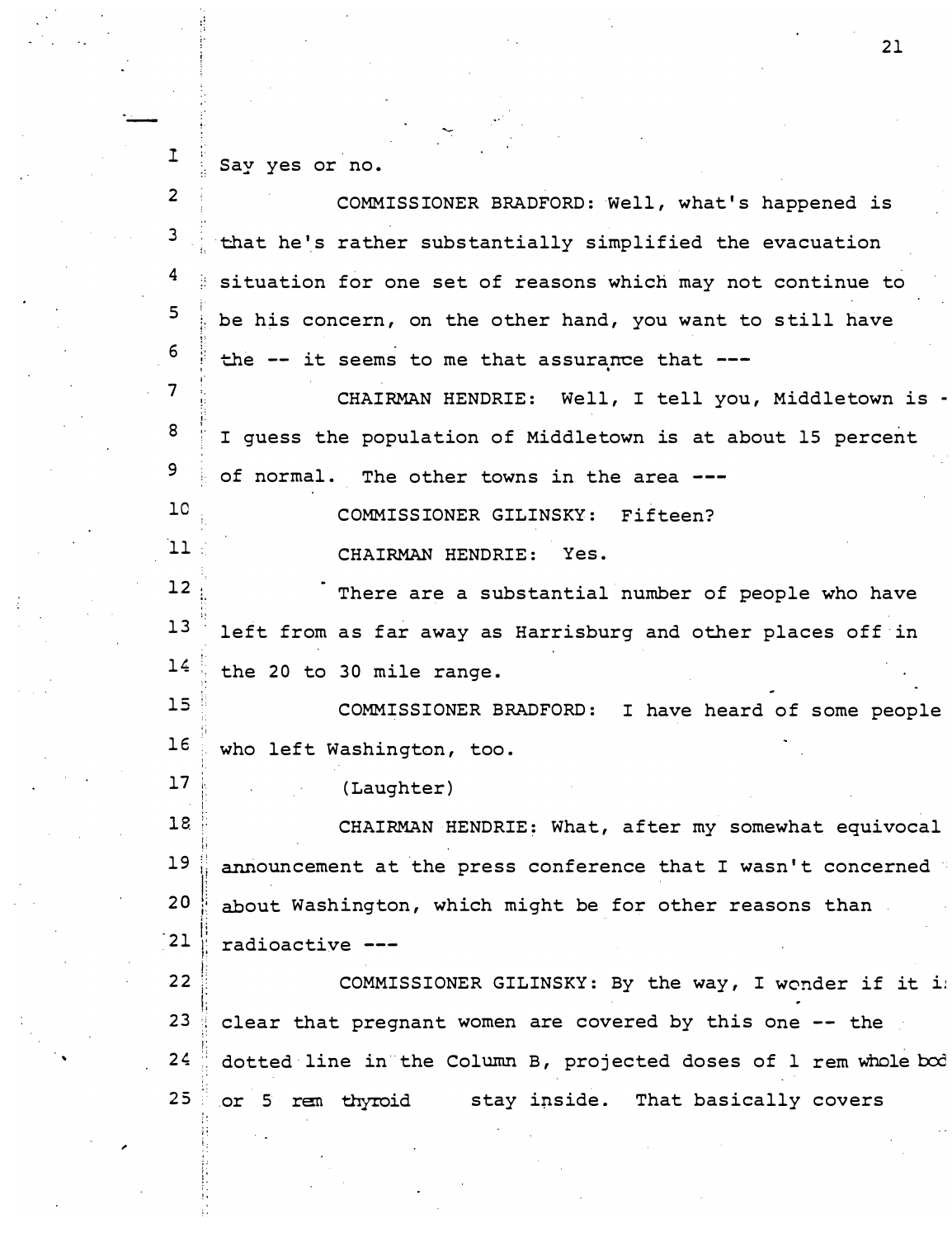r children and pregnant women, and -- $\overline{2}$ CHAIRMAN HENDRIE: But not others?  $I$   $---$ 3 COMMISSIONER GILINSKY: Well, you are basically 4 throwing everybody into the same group. In other words 5 COMMISSIONER KENNEDY: Don't separate them.  $6 \overline{6}$ COMMISSIONER GILINSKY: -- we are just saying that  $\overline{7}$ you know, if you mapped out the doses and it is going to be 8 over 5 and you say, get out of there, if it is going to be 9 over 1, you say, stay inside.  $10$ COMMISSIONER AHEARNE: And that's the fine  $11$ tunning --- $12$ COMMISSIONER GILINSKY: And that's the quideline  $13<sup>7</sup>$ for pregnant women.  $14$ CHAIRMAN HENDRIE: Oh.  $15$ MR. KENNEKE: Everybody is controlled by the  $16:$ limiting group.  $17$ COMMISSIONER KENNEDY: All right.  $18$ COMMISSIONER GILINSKY: That's where the "stay 19 inside" quidelines come from.  $20$ CHAIRMAN HENDRIE: I guess somebody pointed that  $21$ out to me and it just didn't get it. 22 No, I think, you know, the guidelines are 23 consistent with --- $24$ COMMISSIONER GILINSKY: I guess what isn't on here  $25$ is that the -- it refers to two EPA guidelines and it is not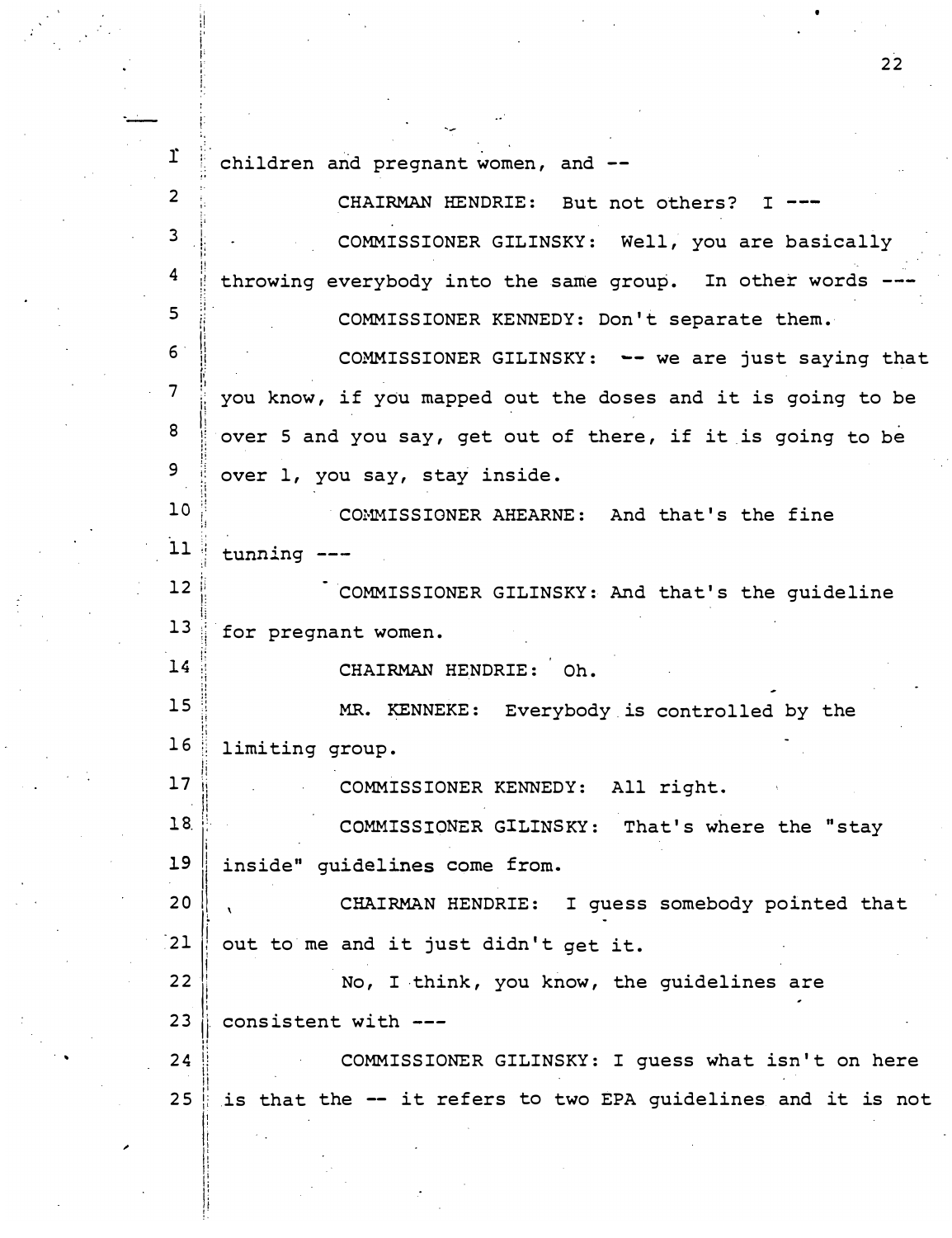$1$  made clear that the one is for pregnant women. 2 CHAIRMAN HENDRIE: Yes. I tell you, I think these 3 are the EPA quidelines. 4 COMMISSIONER GILINSKY: Oh, yes, they are, exactly,  $5$  because  $-$ 6 CHAIRMAN HENDRIE : I think it would be useful to 7 note that explicitly so that people aren't in any doubt 8 9 10 whether this is the same as the thing they have seen before  $-$ COMMISSIONER GILINSKY: Right. This is exactly following 11 MR. KENNEKE: The numbers also appear in the state's 12 13 14 15 16 17 18 :i ; : 19 ; � 20 i; :• !'  $21$ •· •i " i• 22 ! 23 24 25 emergency plans . CHAIRMAN HENDRIE: Yes, I think it ought to ---COMMISSIONER AHEARNE: Joe, are people being given any kind of badges, at least the close-in people to sort of keep track  $f(x)$  their  $-$ because  $I$   $---$ CHAIRMAN HENDRIE: There's a  $-$  I don't think so, COMMISSIONER AHEARNE: You didn't notice then? CHAIRMAN HENDRIE: No, and we didn't have badges over there in the Command Center. People who went in the ' plant had badges, but there is a very substantially enhanced,  $\mathbf{N}$ I guess DOE's pulled in a really heavy blanket area monitor of the situation. In fact, there was a report in the press or the press implied that there wasn 't anything up to that

23

'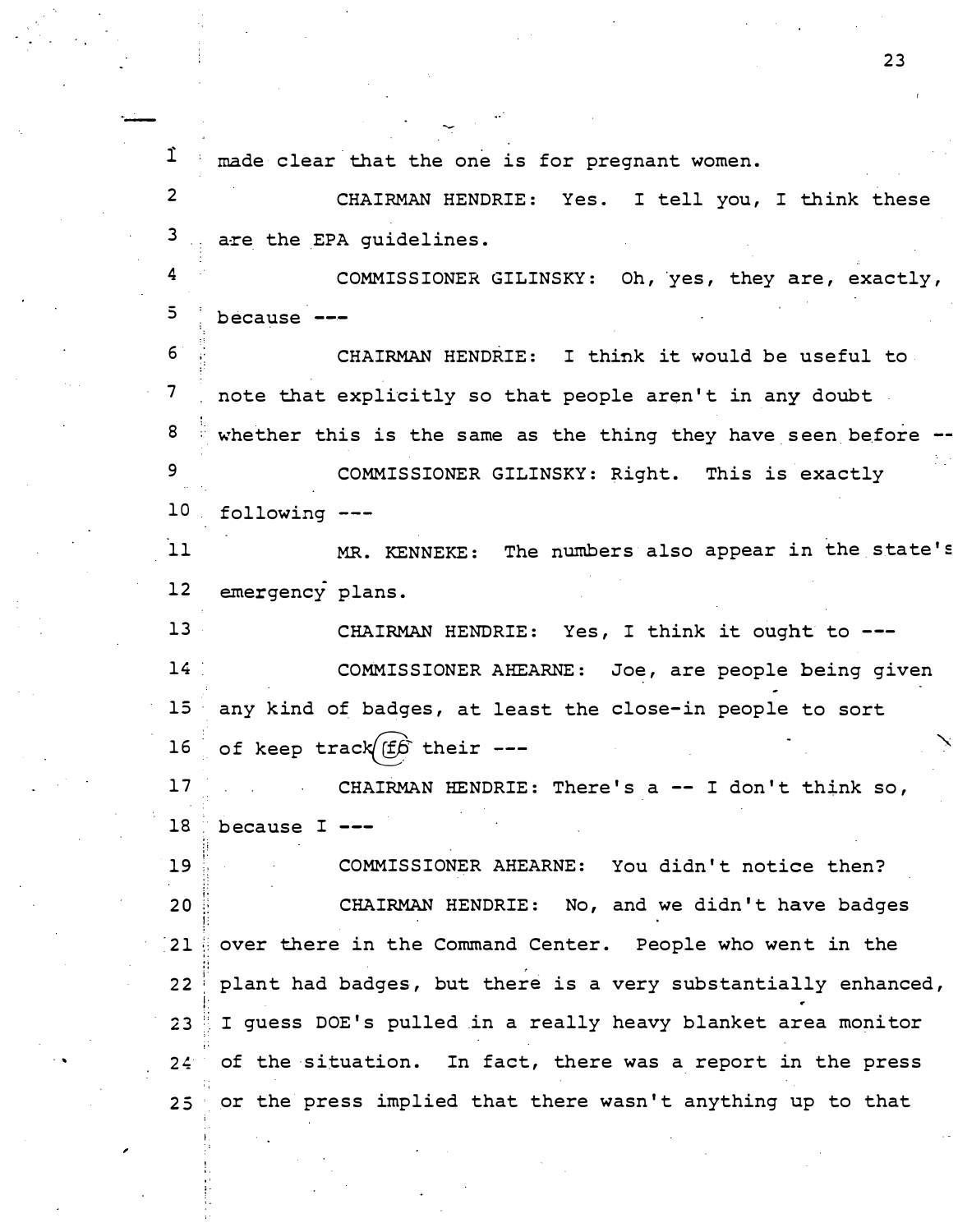·- I  $2<sup>2</sup>$ !,  $3 \quad |$ ' . ' p  $\boldsymbol{4}$ ii I. I;  $5$ t; ji  $\begin{array}{c} 6 \\ 7 \end{array}$ 8 li 1:  $\frac{1}{2}$ " :• 9 !J : !: � I  $10$ ! ll 12 13 14 15 i 16 <sup>I</sup> I li<br>Ii 17 ||<br>||<br>|| 18. I I I <sup>19</sup>I 20 '21 22 23 24 25 time . COMMISSIONER AHEARNE: Is it possible to get enough badges to, at least, for this area? CHAIRMAN HENDRIE: For all the people in the area? I don't know. I would guess it would be possible. What are we talking about, only a few thousand people, I would guess . COMMISSIONER KENNEDY: A few thousand? CHAIRMAN HENDRIE: Well, you are just talking about maybe a couple of miles or ---COMMISSIONER KENNEDY: Yes. Are you talking about the general population or what? COMMISSIONER AHEARNE: Yes, in that ---COMMISS IONER BRADFORD: Yes, it would be a good idea to at least get a good sample, I think ---COMMISSIONER AHEARNE: Yes. CHAIRMAN HENDRIE: Well ---MR. THOMPSON: I think HEW is doing something along those lines, I don't know precisely what they are, but I  $---$ CHAIRMAN HENDRIE: They may be badging people, sort of on a sampling basis or something like that. I don't know, and I'm not sure --- COMMISSIONER AHEARNE: Vic, you didn't have the .,;.·: long term.  $\sum_{i=1}^{n}$ COMMISSIONER GILINSKY: Well, I just put a line down there on the bottom of page 2, just so it won't be  $-$ -

24

,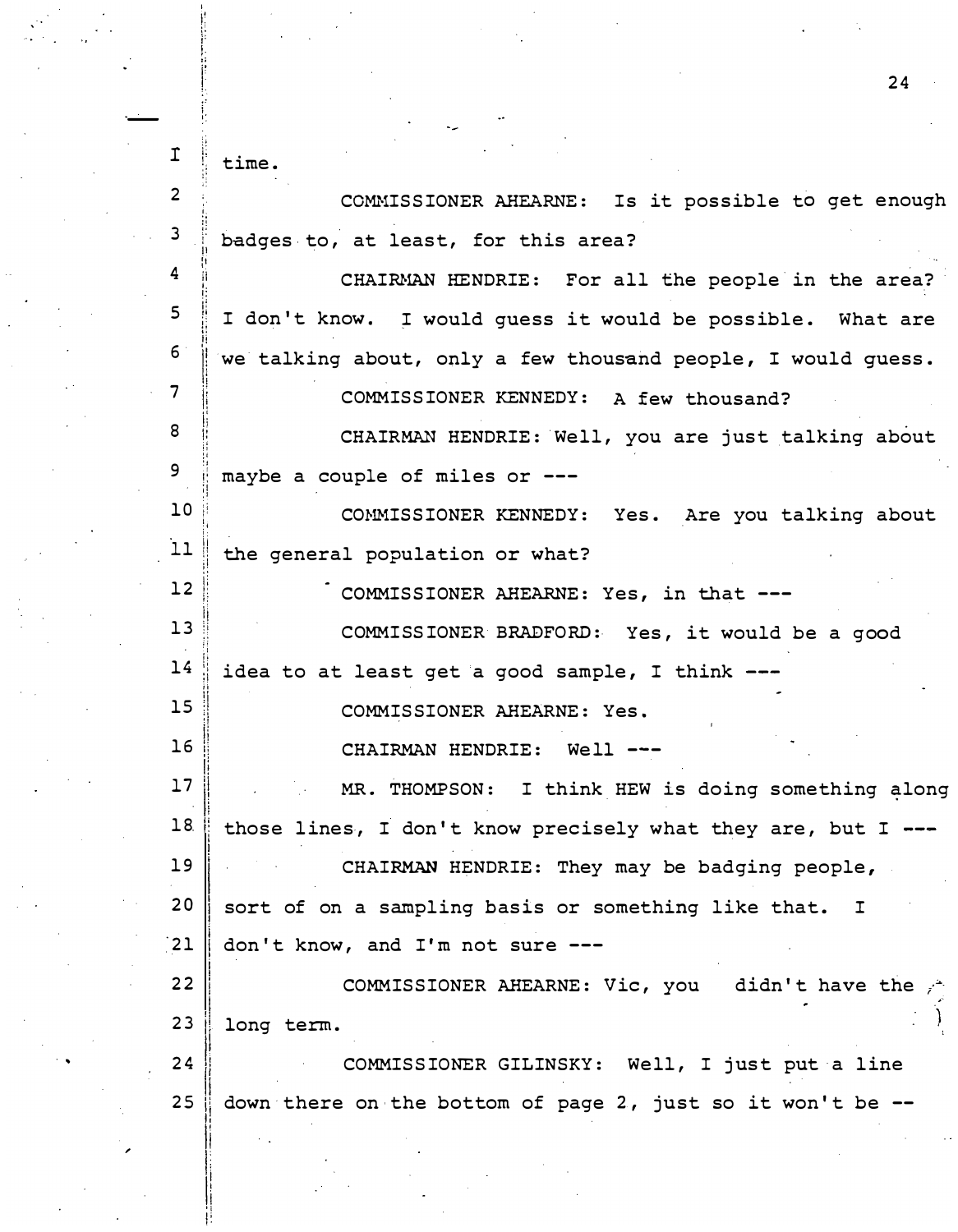| I.            | I didn't fill it in, but it just flags it.                   |
|---------------|--------------------------------------------------------------|
| $\mathbf{2}$  | CHAIRMAN HENDRIE: Yes. Let's --                              |
| 3             | You can check and see what Harold thinks. I don't            |
| 4             | know, maybe -- If we could -- Peg? (Chairman Hendrie         |
| 5             | refers to his secretary.)                                    |
| 6             | If we could get a squawk box it would help so we             |
| 7             | could get a quick rundown from Harold once a day.            |
| 8             | MR. DORIE: Sure.                                             |
| 9             | COMMISSIONER AHEARNE: In here?                               |
| 10            | CHAIRMAN HENDRIE: Yes, some convenient place,                |
| 11            | and I think this would be a good room, because it allows us  |
| 12            | to hold -- a convenient closed meeting or whatever else is   |
| 13            | going on, and see what they think down at the site is a good |
| 14            | time. I'm not sure. My guess would be that maybe just        |
| 15            | before, or maybe it would be better just after his morning   |
| 16            | briefing or something like that, because he is just then     |
| 17            | pulled together and there have been a set of questions, he   |
| 18.           | can tell us what he said and also indicate to us what some   |
| 19            | of the questioning line was and what he said. Let us see     |
| 20            | what we can do.                                              |
| $\mathbf{21}$ | Okay, I think I'm going to have to sprint off.               |
| $22$          | Now, there are a series of items that we ought to begin to   |
| 23            | turn to. I think there are sort of several areas, and I      |
| 24            | think you began to discuss them yesterday.                   |
| 25            | One of them is, could a couple of commissioners              |
|               |                                                              |

. '

i.

,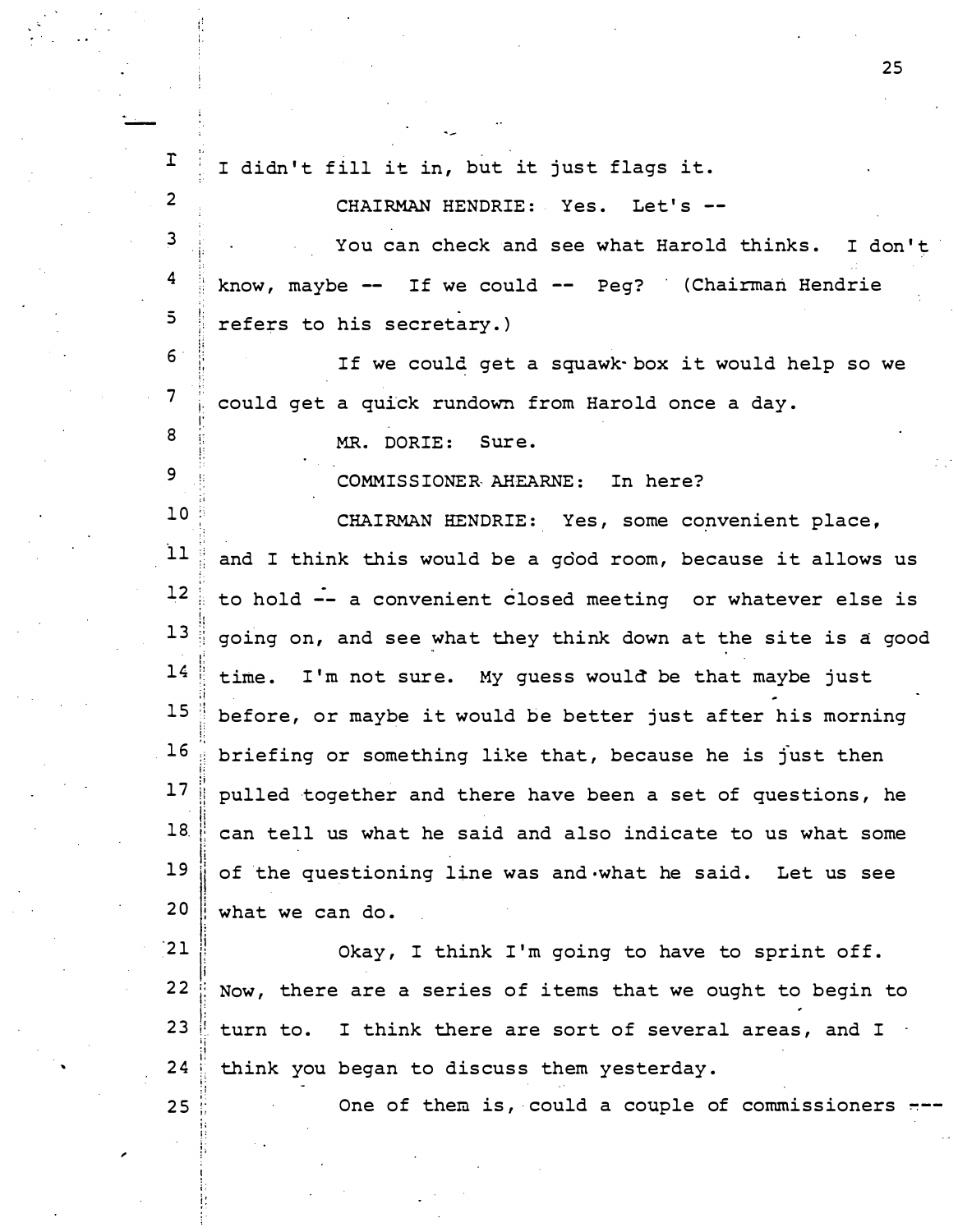| 1              | Think about what we ought to say to Governor Brown's --        |
|----------------|----------------------------------------------------------------|
| $2^{\circ}$    | that is the other B&W plant situation.                         |
| 3              | COMMISSIONER KENNEDY: We need to decide what it                |
| 4              | is we are coing to say generally to people about that, not     |
| 5              | just Governor Brown.                                           |
| 6<br>$\bullet$ | CHAIRMAN HENDRIE: Yes. .                                       |
| $\overline{7}$ | COMMISSIONER KENNEDY: We have a telegram from                  |
| 8              | Mr. Dodd and some other people ---                             |
| S              | CHAIRMAN HENDRIE: Anyway, start to begin to think              |
| 10             | about that so we can discuss it. I don't know, Vic, would      |
| 11             | you take lead on that and keep track of it. Did you already -- |
| 12             | COMMISSIONER GILINSKY: Does this involve a field               |
| 13             | trip?                                                          |
| 14             | (Laughter).                                                    |
| 15             | COMMISSIONER KENNEDY: We already got in touch with             |
| 16             | Governor Brown's office, b) provided him with a copy of        |
| 17             | the paper that was sent out to the Regions, and c) reminded    |
| 18             | him that there is an NRC person, a resident inspector ---      |
| 19             | COMMISSIONER AHEARNE: Yes, of course, we now have              |
| 20             | a telegram from him saying that ---                            |
| $\frac{1}{2}$  | COMMISSIONER KENNEDY: Well, that was the telegram              |
| 22             | he sent yesterday. He told us he was sending it.               |
| 23             | CHAIRMAN HENDRIE: Yes. Okay ---                                |
| 24             | COMMISSIONER KENNEDY: He was sending it, you know,             |
| 25             | without regard to our answers to him.                          |
|                |                                                                |

r I i I I I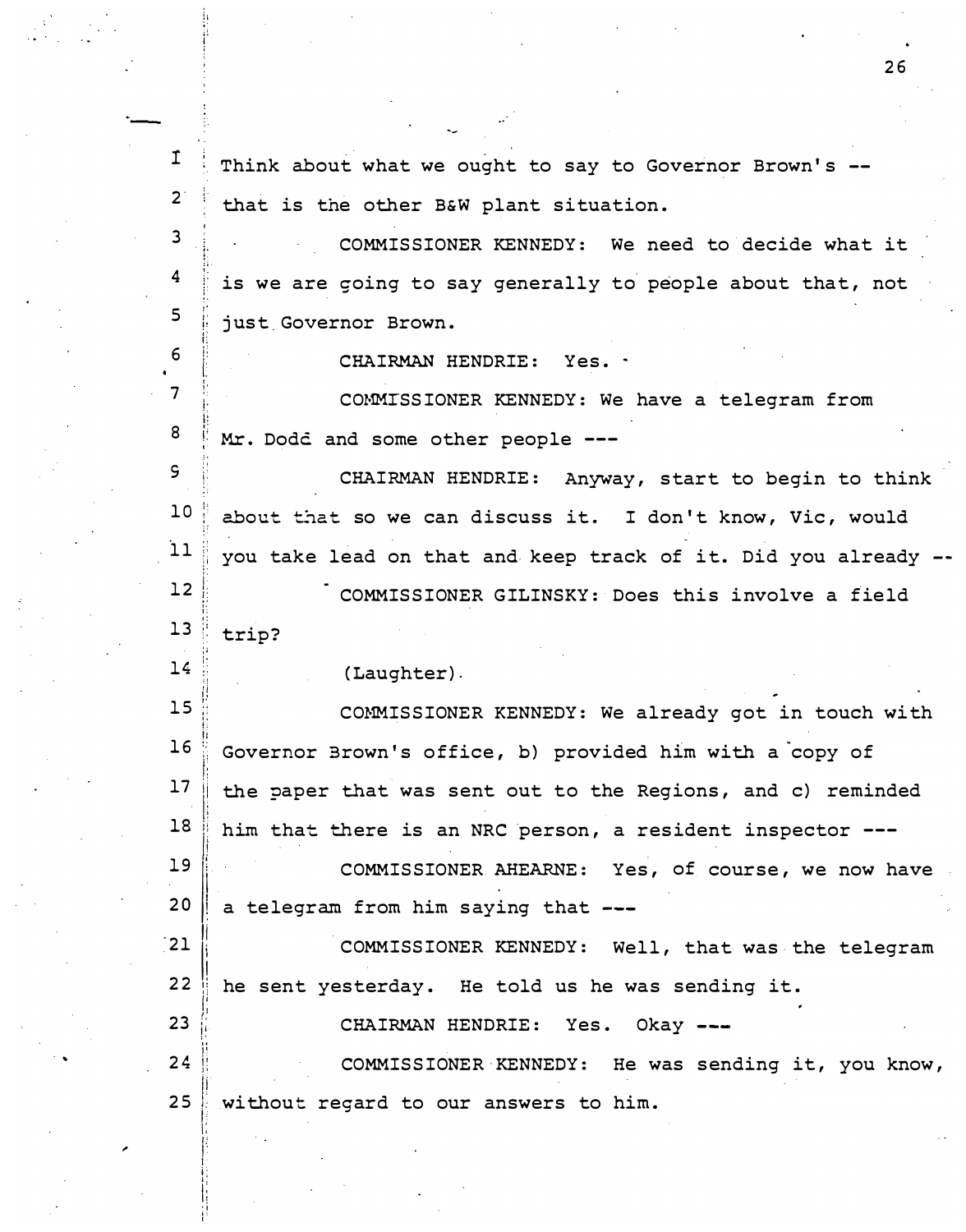ì CHAIRMAN HENDRIE: And the other thing that I  $2^{\circ}$ think you were beginning to discuss yesterday was, you know, 3 once the irmediate urgency of the operational situation dies 4 down a little bit, why, there are going to be questions about 5 who ought to investigate whom, and it seems to me these are 6 going to come on several levels.

 $\overline{7}$ We, the NRC, have clearly got a major post-mortem 8 effort that has to go on, so we understand what went on at 9 the plant and who did what to whom and why, and why they  $10$ thought was a good thing to do or not a good thing if they  $11$ didn't do it, because we have significant questions to deal  $12$ with about the plant, its design, operation and future actions  $13$ instructions with regard to design and administrative  $14$ procedures and so on. Clearly we are willing to do that.

 $15$ There is also going to have to be a major investi- $16$ gatory effort, I'm sure, with regard to ---

COMMISSIONER BRADFORD: How it all happened.

CHAIRMAN HENDRIE: Well, sort of in two stages.

19 How well organized was the government, notably,  $20$ NRC with a system which -- you know -- in terms of with  $21$ review of this plant's design and inspection and review of  $22$ its operation. This and other plants, generally, and I 23 suppose somebody will want to know, did we behave ourselves  $24$ in this particular incident.

25

 $17$ 

 $18$ 

Well, you know, I'd love to be in charge of those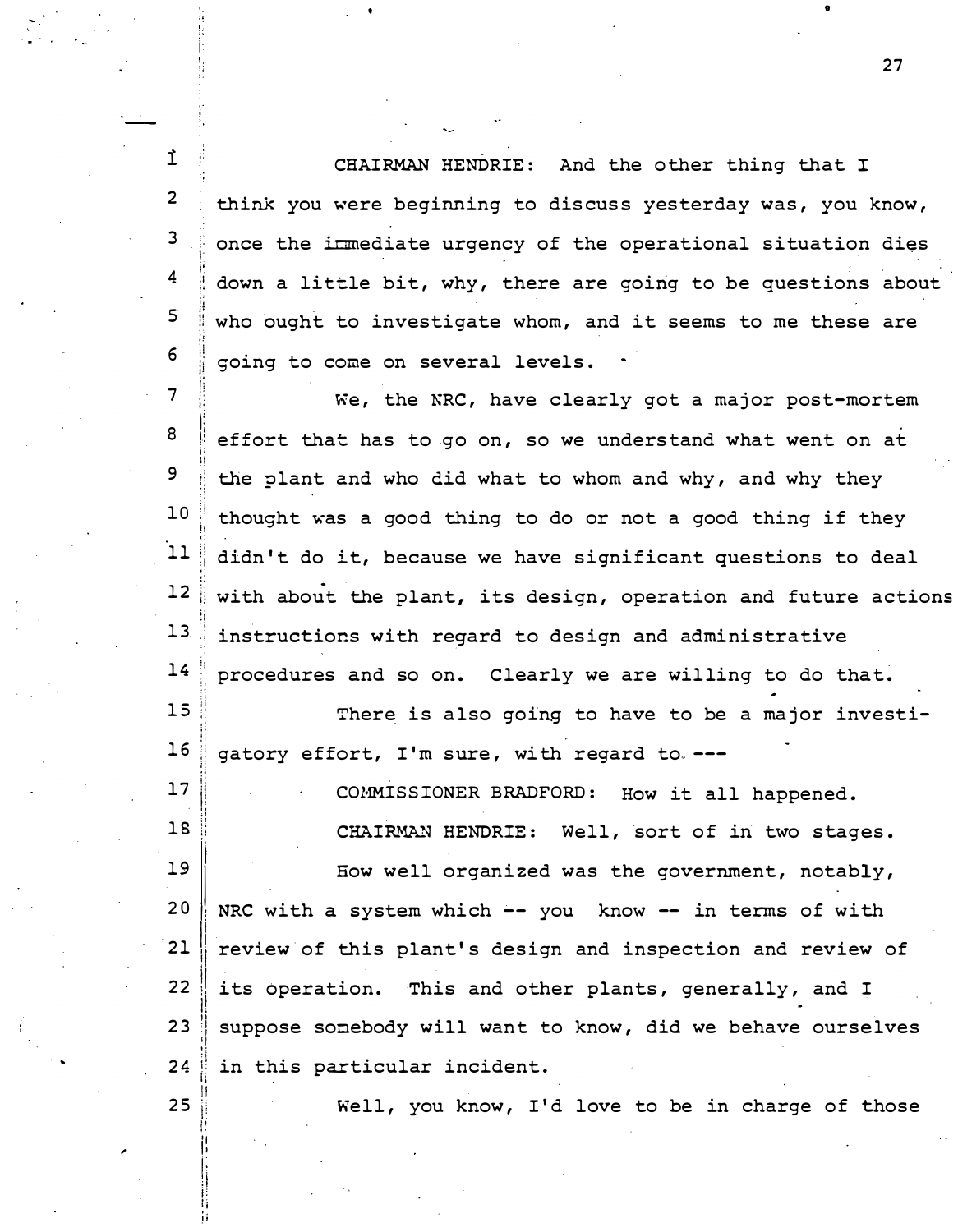$1$  investigations

i;<br>|| I! ,. 1: " li I' ·'

!<br>! i I I I i!

2 3 4 5 1: i: 1; i �  $\mathbf{I}$ II ji il<br>I  $\begin{array}{c} \mathbf{6} \\ \ \end{array}$ ,! 7 8 9 I! i l I I ,I li li ii  $10$ li ,, **11** II  $12$  $\parallel$  $13$ il  $14$  $15$ |<br>|<br>| I 16<br>17  $\begin{array}{c} \texttt{17}\ \texttt{18}\ \texttt{.} \end{array}$ I 19 20 I  $\frac{1}{2}$ 22 I 23<br>24  $\begin{array}{c} 2\,4 \\ 2\,5 \end{array}$ I COMMISSIONER AHEARNE: And how not to ---CHAIRMAN HENDRIE: -- but I doubt that option will be offered. We might think about what sort of recommendations we might make. The President has already said in Middletown yesterday that we will want to look very carefully into this event and understand what it was COMMISSIONER BRADFORD: John's point has been that in some measure, we should request that kind of an analysis. CHAIRMAN HENDRIE: Well, you know, recognizing that it is inevitable, and also, quite proper, I think  $--$  you know, our suggestions as to who and how, I think, are pertinent to having that decision made and things set up , and John would you --- COMMISSIONER AHEARNE: Fine. CHAIRMAN HENDRIE: -- and with the understanding on these things and others that it is an effort to try to help get our thinking started, and that the Commission has to meet and discuss. I'm going to have to sprint, and please go on, I must say, for about four days, I have quit with the last word in the Response Center about  $3:00$  a.m. thinking, okay, I think maybe we are beginning to get our hands around it; and by  $7:00$  o' clock in the morning when  $I'm$  back on the phone. COMMISSIONER AHEARNE: This morning's crisis hasn't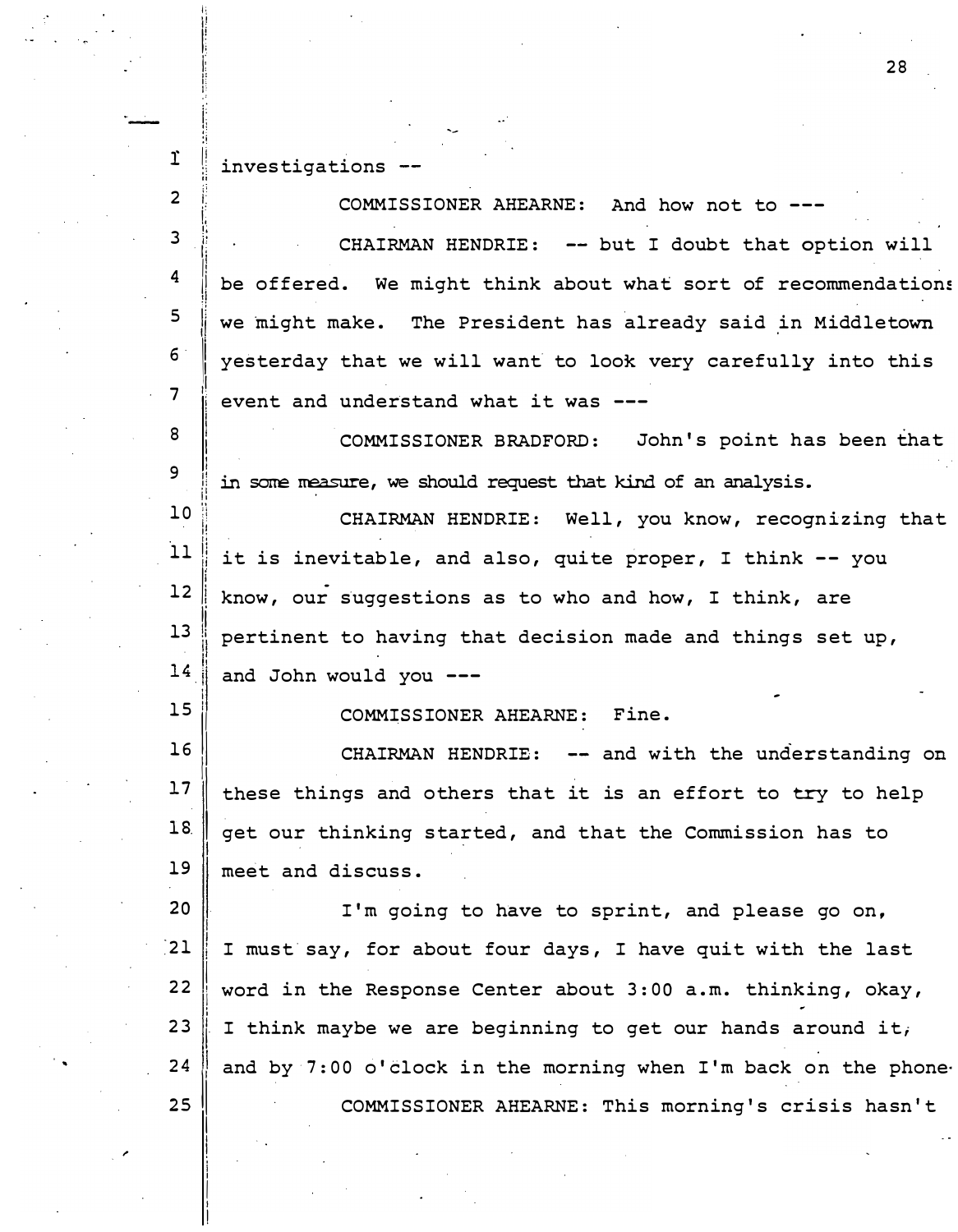$\mathbf{I}$ I• ; · :· come up yet.

L ji •'

l i ! 1: I' !'

i: i ,, "

i! o l II

' - <sup>I</sup>

 $\overline{2}$ 

 $\boldsymbol{4}$ 

5

 $6 \,$ 

7 J

8 I

9

 $12$ 

'I

I'  $13$ ;. ,. ol I!

I

 $\mathbf{I}$ I i

 $\mathop{||}$ 

-

I. ,. <sup>3</sup>i: CHAIRMAN HENDRIE: It hasn't happened. By George, that's right. The 7:00 o'clock crisis hasn't  $--$ 

COMMISSIONER AHEARNE: Right.

., !! plan . CHAIRMAN HENDRIE: I regard that as a favorable

I' ji !<br>!<br>! II 1: 'I COMMISSIONER AHEARNE: That sounds like a damped oscilation CHAIRMAN HENDRIE: In spite of the large error made in the measurement, I regard this as a favorable  $---$ 

 $10$ ,, l i I• I' 11 <sup>11</sup> 'I I• I' COMMIS SIONER BRADFORD : But the last morning that happened was Thursday .

( Laughter)

(Chairman Hendrie departed the meeting.)

14  $15$ Ji jl 16 ||<br>||<br>| COMMISSIONER AHEARNE: I'm not sure, what with the source of the information disappearing --- what else we could sit around and discuss.

**17** I 'I **18** I I **19** I  $20$ COMMISSIONER KENNEDY: As far as fixing this thing is concerned, we can discuss a little bit more about people's concerns are. Well, I guess I understand it a little ---

 $21$ I  $22$ i i i  $23$ f COMMISSIONER GILINSKY: Well, if they discussed it and they tell you then don't have any other options, all you can do is  $--$ 

Jl 24 l  $25$ |<br>|<br>| COMMISSIONER KENNEDY: I'm not altogether sure that that's the way it is.